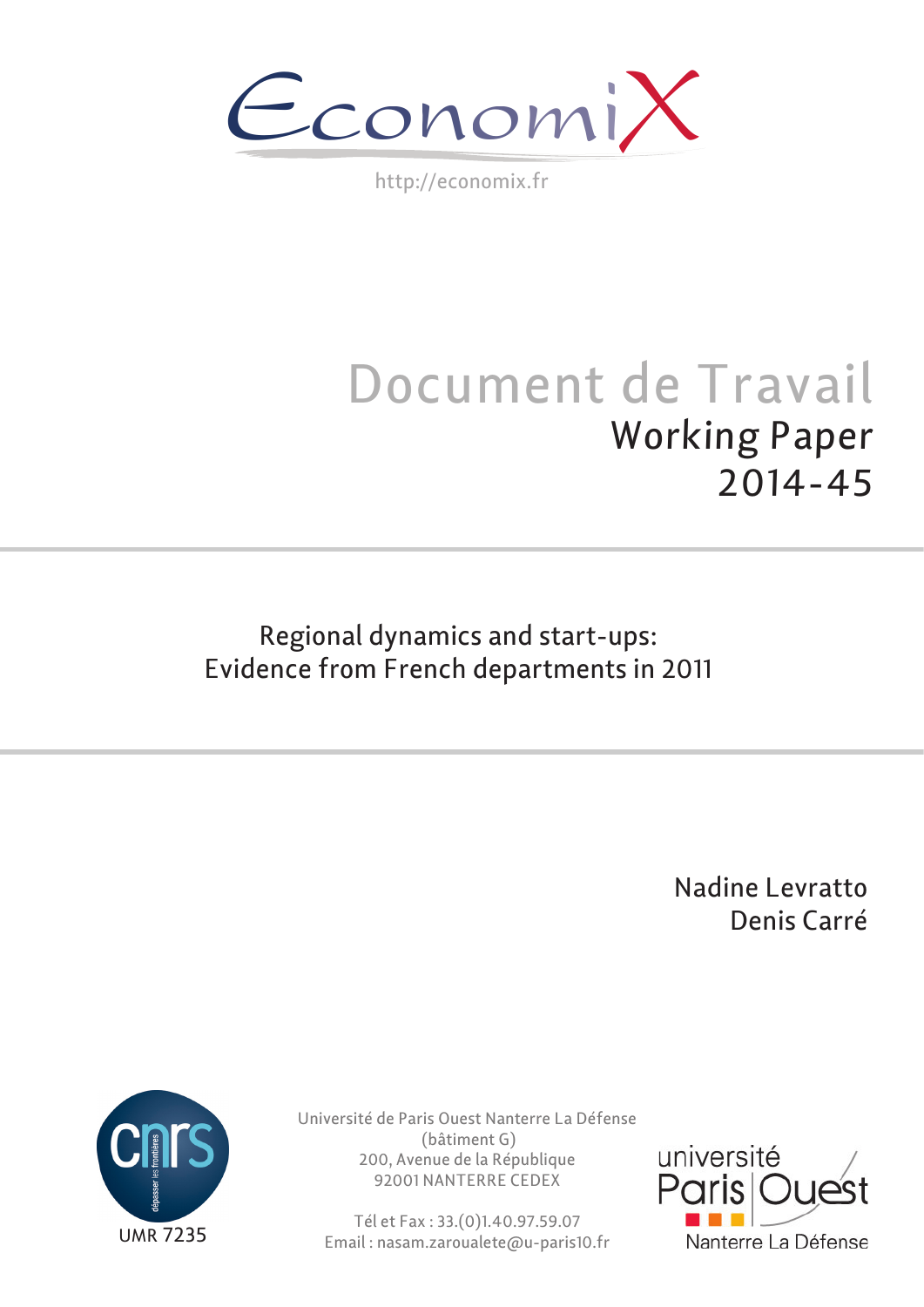## Regional dynamics and start-ups: Evidence from French departments in 2011

**Nadine LEVRATTO**<sup>1</sup> **Denis CARRE** 

Nanterre, La Défense Centre d'Etudes de l'Emploi Kedge Business School nadine.levratto@u-paris10.fr

EconomiX, CNRS, université de Paris Ouest EconomiX, CNRS, université de Paris Ouest Nanterre, La Défense

denis.carre@u-paris10.fr

**Abstract**: This paper seeks to determine the exact role played by regional dynamics in the creation of companies. The notion that territorial dynamics influence entrepreneurial activity seems to be backed up, first of all, by the fact that it is at the regional level that the direct influence of the ecosystem of wealth and of material, human and organizational resources is strengthened through agglomeration effects. We empirically address this question considering the case of French departments in 2011. In order to take into account the role played by the neighbourhood and the resulting spatial dependence, we estimate the sensitivity of both the overall entry rate and the entry rate in the manufacturing industry using spatial econometric estimation techniques, an approach which enables us to control the effect of spatial autocorrelation. Our results show that the creation of companies highly depends on local factors and that the source of local dependence differs according to the entry rate used as an explained variable. Whereas a spatial lag applies at the overall level, the creation of companies in the manufacturing industry is more oriented by exogenous shocks so that a spatial error model is more appropriate.

Résumé : Ce papier cherche à déterminer le rôle joué par les dynamiques régionales dans la création d'entreprises. L'idée que les dynamiques locales influencent l'activité entrepreneuriale s'appuie sur le fait que les effets d'agglomération qui se produisent qui se produisent au niveau d'un écosystème local renforcent les effets directs des ressources locales que sont les revenus ainsi que les ressources matérielles, humaines et organisationnelles. Nous abordons cette question de manière empirique en considérant le cas des départements français en 2011. Afin de prendre en considération le rôle joué par le voisinage et la dépendance spatiale qui en résulte, nous estimons la sensibilité du taux de création d'entreprises global et du taux de création dans l'industrie en utilisant des techniques d'économétrie spatiale qui permettent de contrôler les phénomènes d'auto-corrélation spatiale. Nos résultats montrent que la cré »ation d'entreprises dépend fortement des facteurs locaux et que la source de dépendance locale diffère selon que l'on mesure le taux de création global ou le taux de création d'entreprises industrielles. Alors qu'un retard spatial intervient au niveau global, la création d'entreprises dans le secteur industriel est davantage influencée par les chocs intervenant au voisinage, si bien que le recours à un modèle avec erreur spatiale s'en trouve légitimé.

**Keywords**: entrepreneurship, entry rate, spatial dependence, French departments

**JEL Codes**: L26, R11, C21

<sup>&</sup>lt;sup>1</sup> Corresponding author.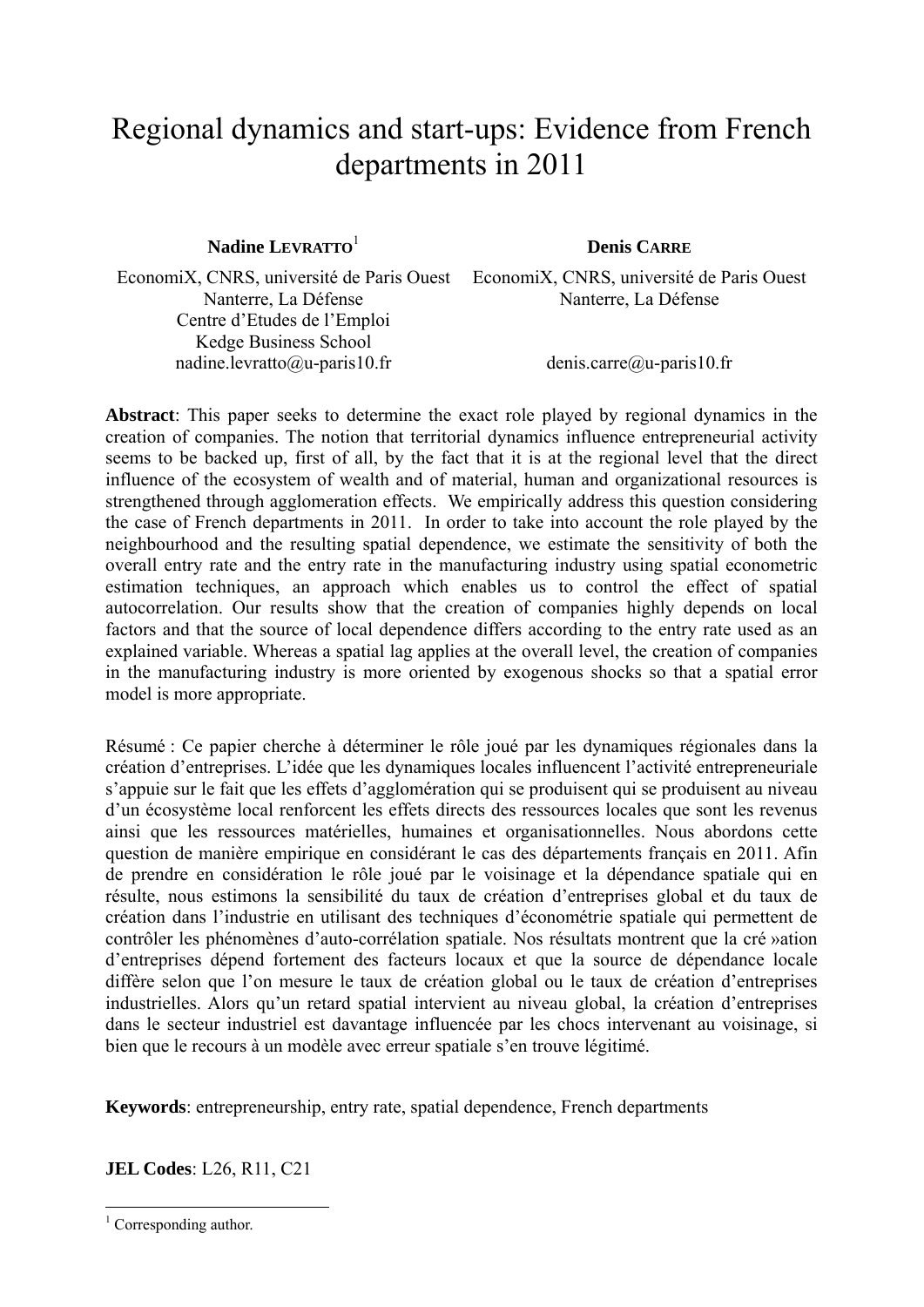#### **1. INTRODUCTION**

Since the very beginning of the 1990s, a large number of policy initiatives have sought to promote business start-ups to foster both economic and job growth. The recent crisis has strengthened this tendency to facilitate firm creation with the implementation of a simplified regime for the self-employed people aiming at launching their own business. All these policies rest upon the idea that new firms contribute to the dynamism of the economy and that they are able to promote structural change, innovation and new job creation as well. However, despite the large number of papers, books and reports on this subject a lot remains to be done to understand better why and how potential entrepreneurs decide to take action (Markman et *al*. 2002).

From Bird (1988), scholars<sup>2</sup> agree that entrepreneurial intentions are the result of individual features (personality, motivation, skills and experience) combined with environmental characteristics (market situation, socioeconomic context). The limited empirical literature clearly shows that entrepreneurs exhibit geographic inertia (Keeble and Walker 1994; Sorenson and Audi 2000) and supports the assumption that 'regions matter' for entrepreneurship research. A key synthesis of this question has been proposed by Audretsch and Fritsch (1994) in their study about the local determinants of business creation in Germany. This paper inaugurated a long series of empirical studies aiming at enlightening the reasons why European regions or countries differ from an entrepreneurship point of view. Fritsch (1997) shows that the number of start-ups clearly depends on the industrial structure in the considered region. Armington and Acs (2002) also note that traditionally most studies on determinants of regional entry use variables such as unemployment rate and population density as explanatory variables. More recently, theories of new economic geography and endogenous growth theories (e.g. Krugman 1991; Aghion and Howitt 1998) provide significant contributions to explain the choice of location for an entrepreneur who is considering starting a new firm. These theories imply that spatial agglomerations and location generate advantages in terms of spillovers and co-operation between firms. More recently, Kibler (2012) also shows that individual and local characteristics are mutually reinforcing. These papers agree to consider that agglomeration and urbanization external effects are capable of boosting entrepreneurial spirit. These relationships may have different aspects: a specialized local labour market creating a large potential skilled labour force, the functioning of local entrepreneurs' networks making it possible to reduce risk and lack of information that

<sup>&</sup>lt;sup>2</sup> Dejardin (2011) proposes a comprehensive review of literature on this topic.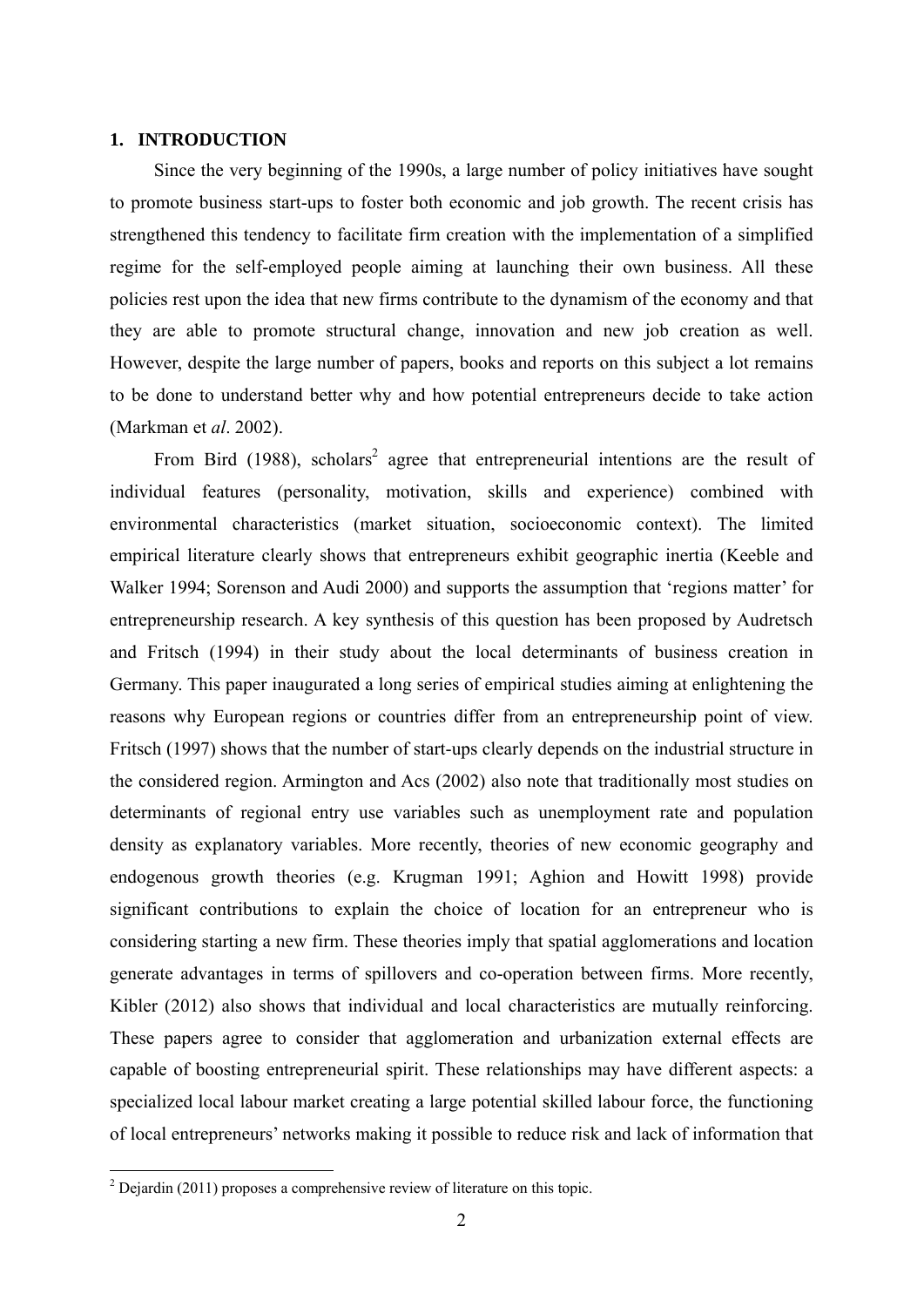may deter business creation (Acs *et al.* 2009). As these external and network effects are stronger in high-density areas, these agglomeration effects justify a higher entry rate in urban areas with a high economic and demographic density.

All these papers have in common the fact that they consider any area, all other things being equal, and without taking into account its neighbourhood. However, Plummer (2010) recently pinpointed the importance of spatial dependence in entrepreneurship research. This is all the more important since the data used are spatial in the sense that the location of the observations is observed. So, instead of focusing on the spatial heterogeneity of the entrepreneurship context as previous papers do, we seek at considering the spatial dependence that is equally underlined by theories of entrepreneurship (Shane and Venkataraman 2000)

This paper contributes to the empirical literature by applying spatial econometric techniques to take into account the spatial auto-correlation in the business creation process. It shows to what extent the entrepreneurial profile of an area not only depends on its own local characteristics but on the profile of neighbouring areas as well. Such a phenomenon, often intuited but barely demonstrated, is enlightened considering data computed at the "département" "level<sup>3</sup> to capture the local capacity to create new business and the local characteristics that may drive this entrepreneurial activity.

The remainder of the paper is structured as follows. Section 2 recalls the relationship between entry rate and geographic characteristics leading us to define an empirical model of business creation at the local level. Section 3 describes the French situation and the difference observed among the 93 mainland "départements" and presents the variables introduced in the model to depict them. Section 4 presents the econometric strategy and the results obtained. Section 5 concludes and proposes a knowledge building research agenda for this field of research.

#### **2. THE LOCAL CONDITIONS OF BUSINESS CREATION**

1

The literature tends to present entrepreneurship as a multifaceted phenomenon driven by three groups of explanatory variables: those relating to the newly founded firm, to the entrepreneur, and to the external factors embracing the geographical and industrial environment in which entrepreneurial phenomena occur (Schutjens and Wever 2000). In this paper we mainly focus on the third one as we aimed at explaining the local determinants of business creation.

<sup>&</sup>lt;sup>3</sup> French « départements » correspond to the second level of the Nomenclature of the European Territorial Units for Statistics (NUTS).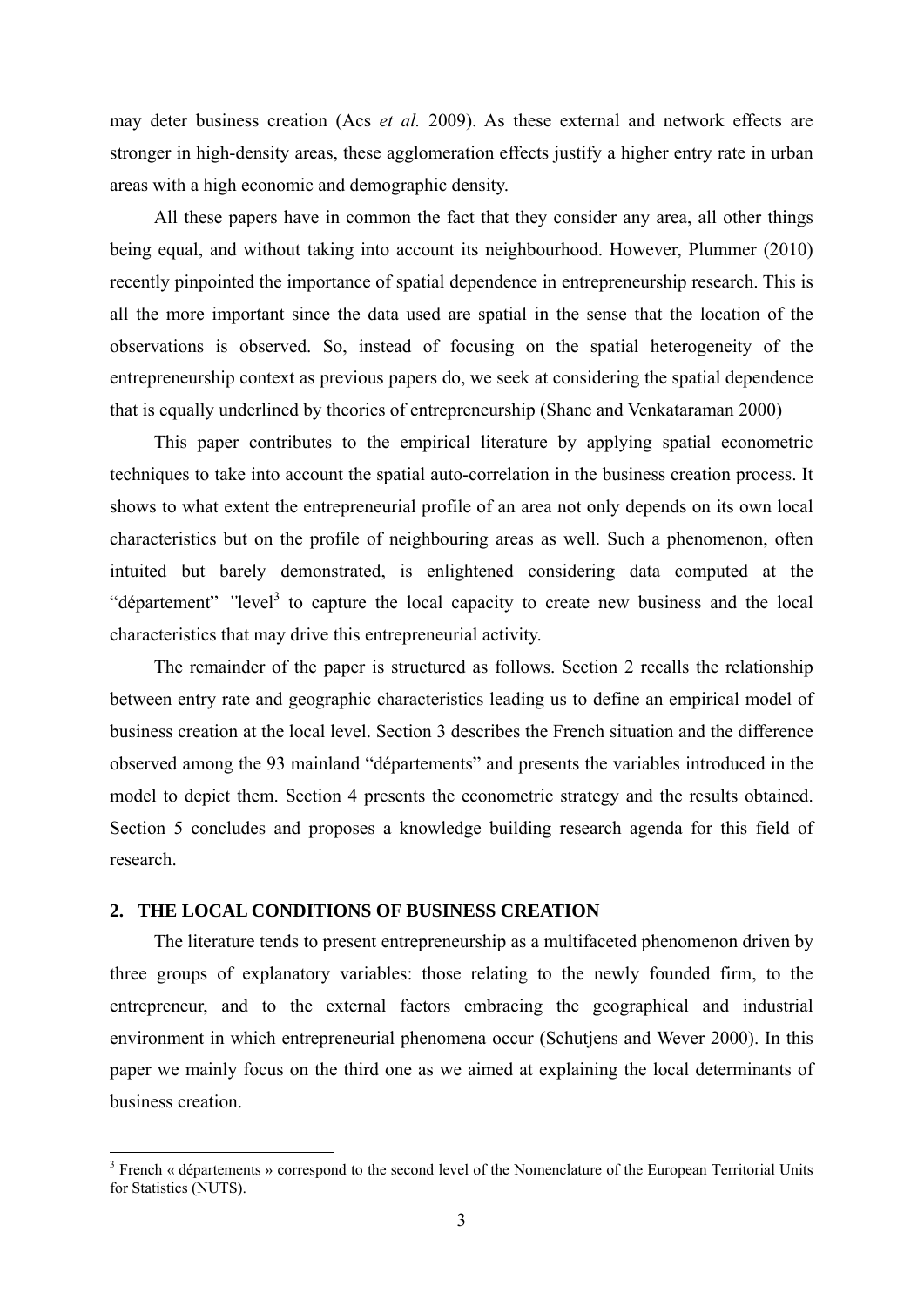The analysis of local differences in the entrepreneurial process began at in the very beginning of the 1990s with international comparisons aiming at explaining the difference in entry rates among countries. They concluded that economic conditions, large companies' restructuring, households' incomes, consumption, economic policy and technological change explain why some countries are more entrepreneurial than others (Keeble *et al*. 1993). They were rather soon replicated at a regional level. The main results were very similar. For instance, Reynolds and Storey (1993) and Reynolds *et al.* (1994) conclude that local demand approximated by demographic growth, the share of SMEs in the local productive system and the degree of urbanization drive business creation.

In this field of research, the most documented analysis has been proposed by Keeble and Walker (1994) who insist upon the diversity of local determinants of firm creation. They identify 31 factors possibly influencing entrepreneurship in a given area and show that the entry rate is inasmuch important as the banking system is developed, the local labour market is specialized, and cities are big. If entrepreneurial spirit also depends on the average size of already operating companies, the role of this factor differs according the industry: in the consumer goods industry, the entry rate positively depends on the share of small companies (seedbed effect) whereas in the services industries the higher the share of large companies, the greater the creation of new firms. From these extensive empirical analyses of the spatial differences in business creation it is possible to identify three major categories of factors able to explain why some areas are more or less entrepreneurial than others. Following Keeble *et al.* (1993) and Johnson and Parker (1996), one may differentiate between local demand factors, the supply of founders and the policy environment.

#### **2.1. Local demand factors**

One can expect start-up location decisions to be influenced by the market size and potential demand of the areas under consideration. The solvent demand in a given region depends on the number of companies and inhabitants in the area and their incomes. In this section we focus on households whereas inter-enterprise relations are discussed in the agglomeration section below.

• Income. Higher levels of income increase demand, but they also provide access to capital that a potential entrant needs in order to start a firm (Reynolds, 1994). But high levels of income also mean a high labour cost as in large cities. It is thus possible to consider that a high level of income might therefore also deter entry in industries that are sensitive to high labour costs. In any case, the literature broadly agrees that the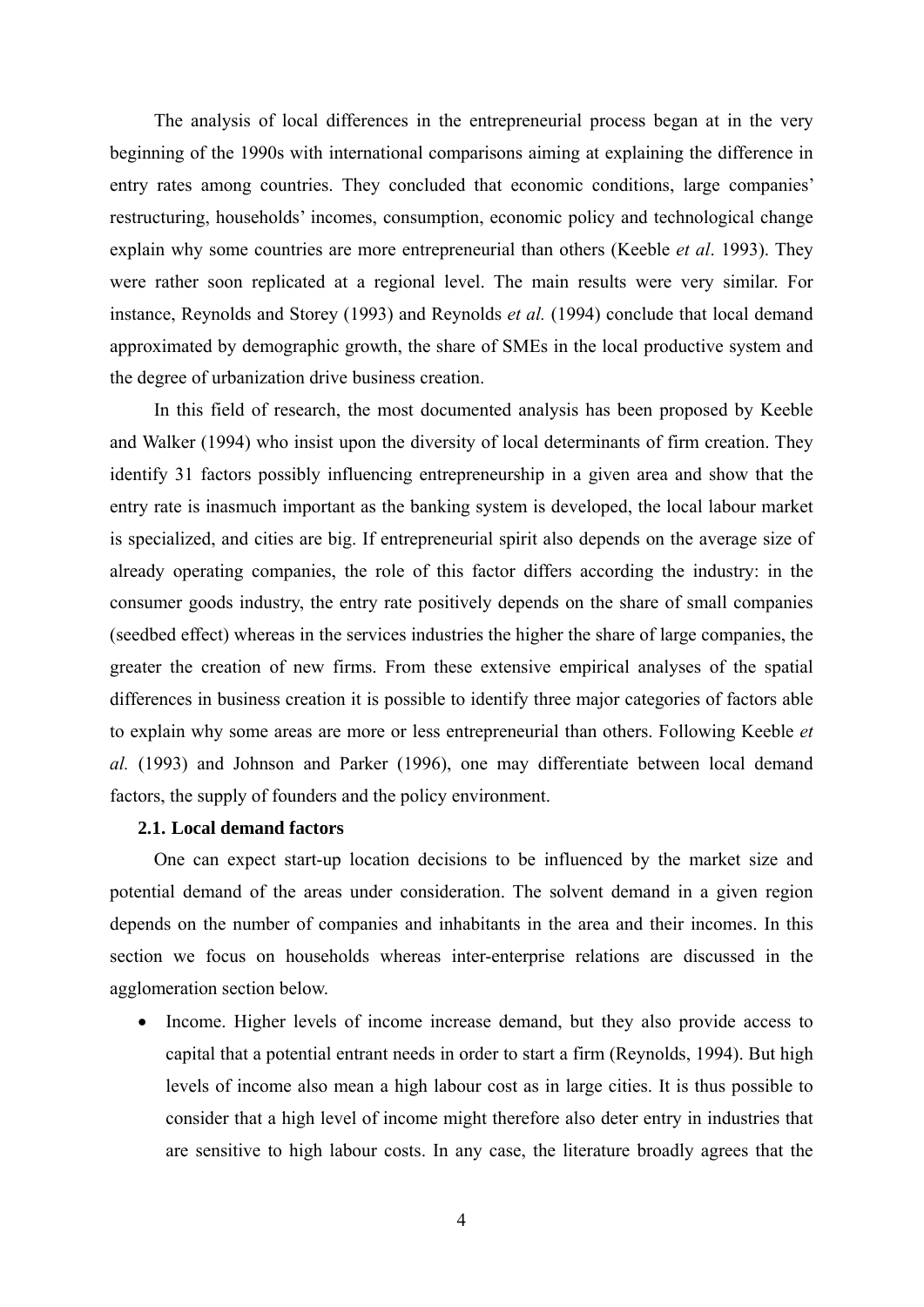demand effects dominate so that higher incomes in an area tend to facilitate firm creation.

• Population. If firms prefer to locate in regions with a large population, this may have a self-reinforcing effect. Areas experiencing a high entry rate tend to become more and more attractive for new entrepreneurs (Krugman 1998). On the opposite, the same self-reinforcing mechanism exists in areas where an already small population is also decreasing, deterring potential entrepreneurs from launching their business.

#### **2.2. Incentives to create a business**

Firm creation depends not only on personal characteristics, such as the fact that some people have a higher entrepreneurial spirit than others (Casson 1983), but also on their economic environment.

- Among the different reasons why an individual decides to act as an entrepreneur, difficulties in accessing a job due to a high level of unemployment in the area is a major one. This idea is developed by Storey (1991), according to whom high unemployment rates can cause higher entry rates since they force unemployed workers to start their own companies as an alternative to unemployment. This assumption has often been tested as recalled in the survey of literature proposed by Carree (2002). However, the results are quite unclear as they are highly sensitive to the nature of the data. Empirical studies using time series often confirm a positive relation between unemployment and firm creation, whereas cross-section studies find a negative relationship. Santarelli *et al.* (2009) investigate the relationship between regional unemployment and firm entry and exit in Italian regions. Taking into account the effect of unemployment on firm exit, in addition to that on firm entry, they do not find evidence for the 'unemployment push' hypothesis. Considering to what extent unemployment pushes people to create their own business we can, nevertheless, reasonably expect a positive relationship.
- The size structure of the productive system in a given area is expected to play a role in the propensity to create new companies. A high rate of large companies in a given area may then encourage or deter the creation of new business depending on the nature of the industry. In some activities characterized by economies of scale, a higher rate of large companies may deter new entrepreneurs from entering the market. On the opposite, in industries where entry barriers are low, starting a new firm is easier as incumbents do not have the possibility to erect barriers to entry thanks to a growth strategy (Shapiro and Khemani 1987).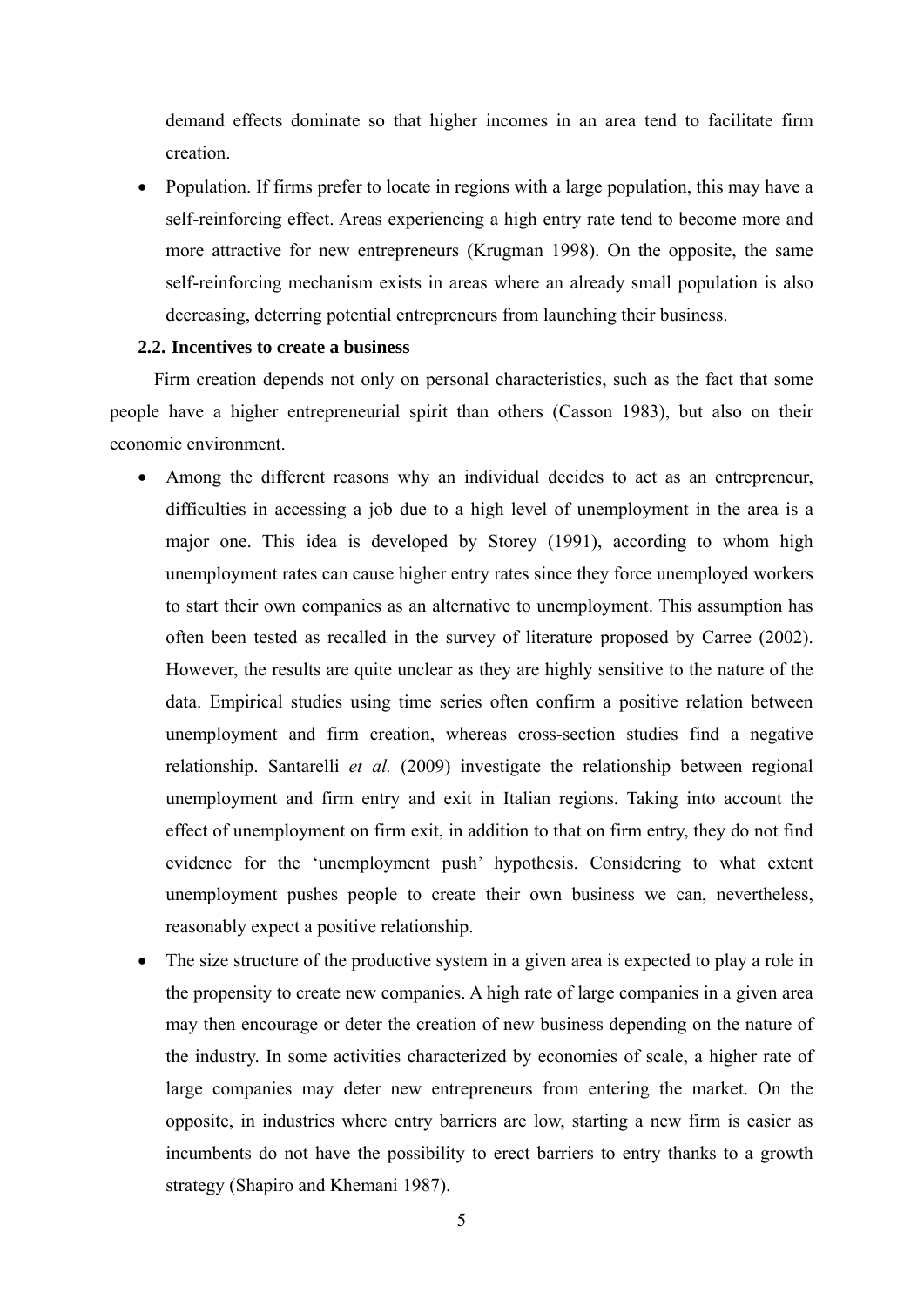The level of education and skills have been identified as an important determinant of the probability for people to start a new firm. However, the sign of the relation highly depends on the period during which such a relation is estimated. Evans and Leighton (1990) suggest that the probability to start a new firm is higher for well-educated people who are supposed to be more able to identify and exploit entrepreneurial opportunities. However, and this is narrowly connected with the previous point, unskilled people have a higher probability to be unemployed and, thus, may find in business creation a solution to their exclusion from the labour market. Indeed, as brought up by Leger-Jarniou (2001) from a study on young French engineering and business schools students, the decision to become an entrepreneur is a second choice option since they prefer an ordinary job, which generates higher personal income and greater professional stability than being an entrepreneur. Lee *et al.* (2004) reconsider this question taking into account skills, the social context and the diversity of the population. They conclude that business creation is strongly associated with cultural creativity when controlled for the variables suggested in the literature.

#### **2.3. Agglomeration effects**

Based on Marshall's (1920) suggestion about co-location, agglomeration effects refer to the advantages available to a firm when it is located close to other firms (Puga 2010). Three main reasons explain why companies in the same industry tend to locate near each other (Rosenthal and Strange 2004).

- Sharing: the enlargement of the market of input providers enables agglomerated companies to exploit economies of scale in their production process (average production costs decrease as the output increases). As they know they are able to sell a high quantity of goods, the providers of input may propose a supply adapted to the specific needs of their various customers. In this way, proximity increases the global profit in the economy.
- Matching: Lower transport costs and proximity to suppliers make it easier for different types of customers to find an appropriate seller. They lower consumers search costs increasing the likelihood of visitation, and thereby heightening the demand experienced by agglomerated firms. Agglomeration also helps improve matching on the labour market so that firms and workers are less likely to settle for unproductive matches. Moreover, a high density of employers and employees in the same area reduces time spent looking for suitable jobs and other transaction costs so that the labour market becomes more efficient and the productive process as well.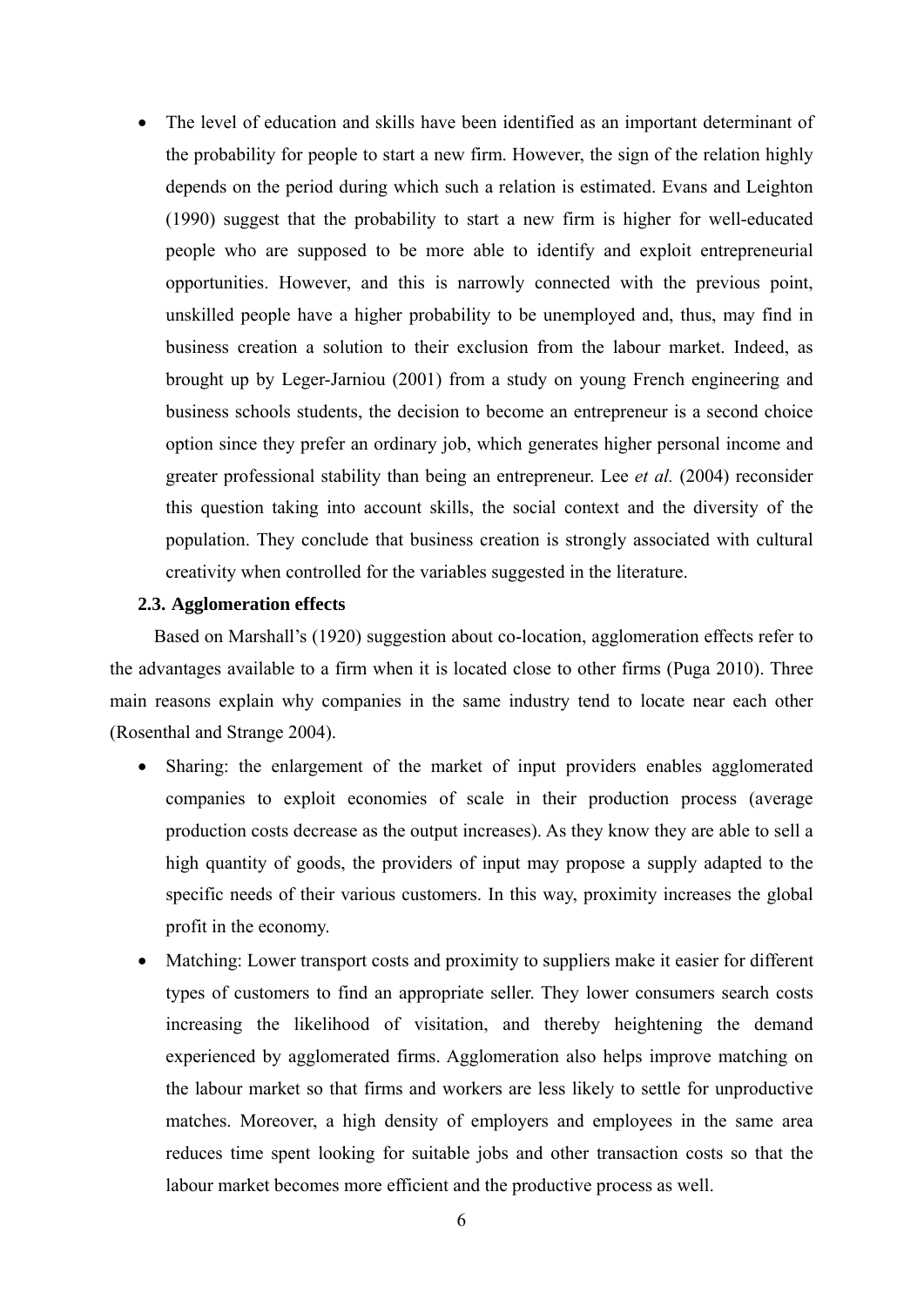Learning: agglomeration provides more opportunities for people and firms to learn from one another and from the environment around them. Thanks to geographical proximity, opportunities for face-to-face contacts, which facilitate knowledge exchange, increase. The learning process enhanced by agglomeration also increases the possibility of knowledge spill-overs and innovation.

These localisation economies give economic advantages to dense areas. The prevailing rule is that colocation of enterprises generates over-performance (Krugman 1991 ; Combes *et al.* 2009 ; Martin *et al.* 2010) because of the positive external effects. The different factors generating these effects may also play in favour of an increased entry rate (Joffre-Monseny *et al.* 2011). Dense areas should thus be characterized by a higher rate of entry because potential entrepreneurs foresee that they have better chances of surviving in such places.

#### **2.4. The challenging problem of spatial auto-correlation**

Spatial location of individuals is seldom considered as a determinant of entrepreneurs choices. When scholars consider this point, they examine the influence of region on entrepreneurship either by introducing dummy variables (Blanchflower and Oswald 1998; Fairlie and Meyer, 1996) or by adding regional characteristics as explained variables in the model to be estimated (Blanchflower and Oswald 1998; Glaeser 2007 and Glaeser and Kerr 2009). The main drawback of this technique lies in the high number of dummy variables introduced in the model. In addition, none of these studies allow for the determination of neighbourhood effects whereas they are more and more considered as key factors in explaining the entrepreneurial process.

Plummer (2009) and Plummer and Pe'er (2010) emphasise the spatial dimension of entrepreneurship. Drawing upon Cooper and Folta (2000), who demonstrated that start-up performance is sensitive to local resources, Plummer (2009) affirms that. "there is good theoretical motivation for expecting that many firms-level variables are more spatially dependent in the case of new firms rather than older firms." (p. 150) This requires thus on one hand the use of spatially oriented variables and on the other the adoption of econometric techniques capturing this spatial effect.

Indeed, the strong dependence on local elements linked to the behaviour of nearby firms is often omitted from the analysis of entrepreneurship resting upon simple OLS which is unable to integrate it. As mentioned by de Graaff *et al.* (2006) "The multidirectional nature of spatial dependence in the spatial-error model implies that generalized least squares estimators are inconsistent." (p. 95) As a result, there is a miscalculation of the effect on explanatory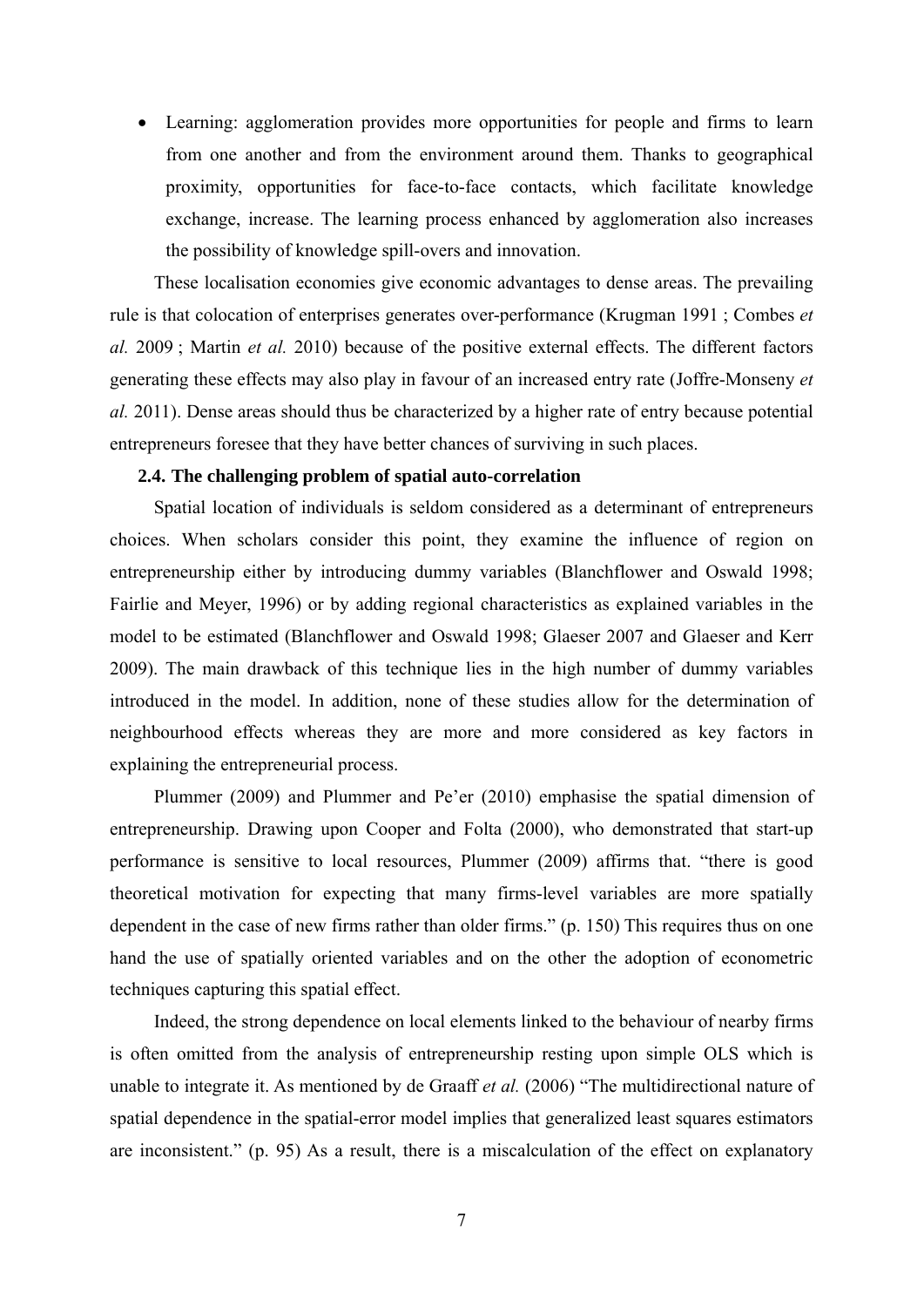variables taken into consideration and, consequently, a misunderstanding of the entrepreneurial phenomenon.

Two challenges result from the spatial feature of entrepreneurship. The first one consists in detecting the spatial dependence affecting the "georeferenced" data used to estimate the propensity to create new business. The second one lies in determining the method to adopt in order to mitigate this spatial dependence in the context of linear regression. They are successively addressed in the next Section.

#### **3. DATA, EMPIRICAL MODEL AND ECONOMETRIC STRATEGY**

In this paper we use a dataset constructed from different sources made available by the French National Institute of Statistics and Economic Studies (INSEE). It merges various series representing local information, all of them being provided at the departmental level $4$ . These different sources enable us to estimate different proxy variables to illustrate the explanatory factors presented above and to determine the entry rate in every *département*. These data are barely available yearly; we succeeded in getting the maximum number of them for 2011. This date is appropriate at it is a very recent one. In addition the majority of the data collected are no available for the subsequent years.

This Section presents the dataset used to determine to what extent local characteristics influence entry rate. We specify the empirical model and the econometric strategy adopted to estimate it below.

#### **3.1. The empirical model**

We assume that the entrepreneurial intensiveness of an area is given by the rate of new companies created a given year. It is defined as the number of new companies divided by the total number of companies operating in the same area over the same year. This definition is known to pay more attention to the growth rate or the renewal rate of the global productive sector. This makes a difference with the ratio (new companies/resident population) which, according to Garofoli (1994), allows for a more accurate appreciation of the local entrepreneurial spirit. We did not keep it in this paper as our main concern has more to do with the productive system than with the propensity to create new business.

Noted CREA, the entry rate is thus computed as:

 $CREA_{d,t} = NewEnt_{d,t} / ExistEnt_{d,t}$  (1)

where NewEnt<sub>dt</sub> is the number of new firms created in *département d*, year t and ExistEnt<sub>d,t</sub> the number of already operating companies in *département d*, year *t*.

 4 French departments correspond to NUTS 3 level in the European nomenclature.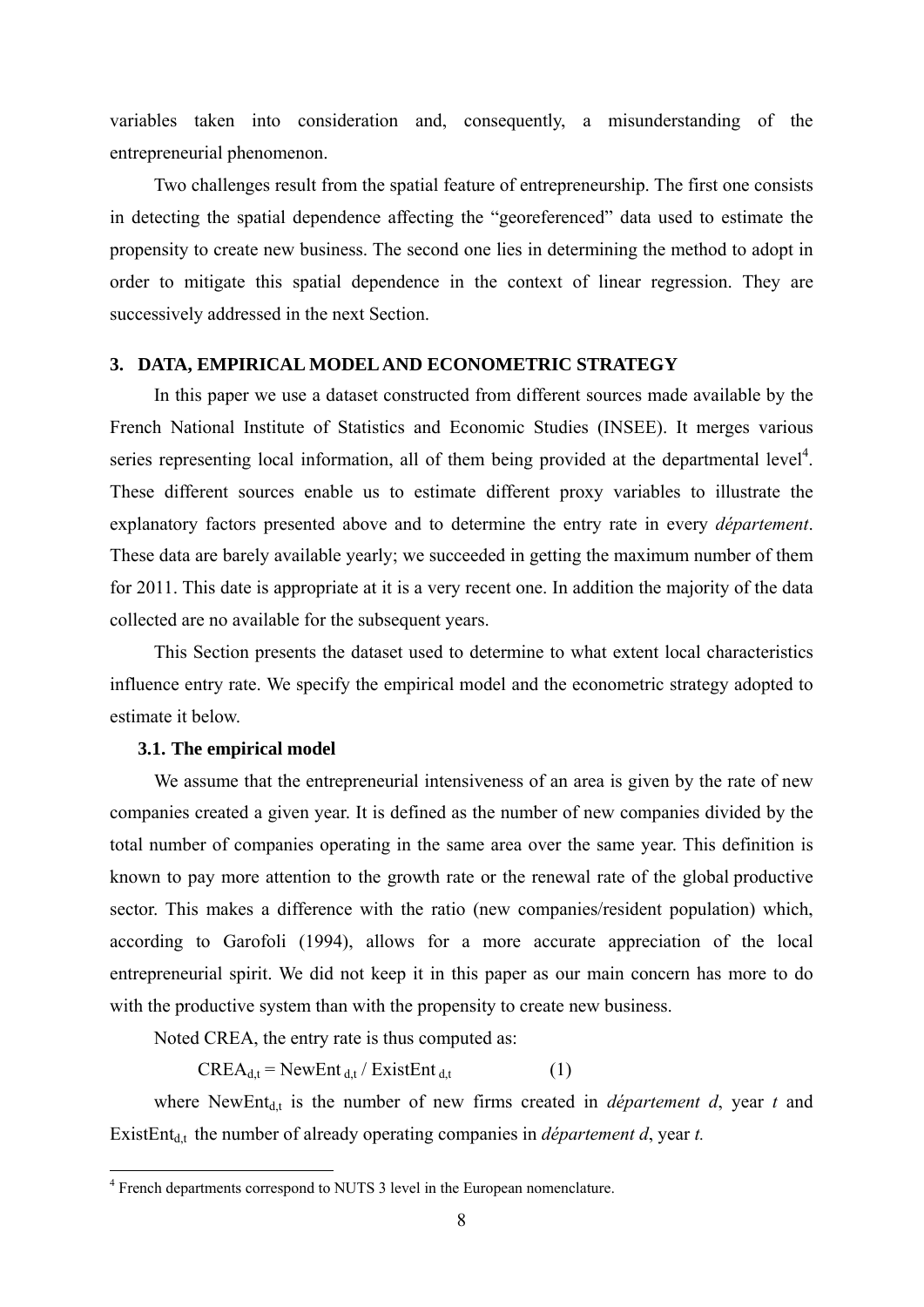We compute the entry rate at a double level. The global entry rate (CREA below) compares then the total number of new firms to the total number of operating ones in every *département* whereas the entry rate in the manufacturing industry (CREAI below) only focuses on new and already existing firms in the manufacturing industry (levels B, C, D and E of the NAF Rev. 2, 2008). This double level analysis is motivated by the high level of spillover effects generated by industry (Bonaccorsi and Daraio 2013).

The different kinds of local variables identified by the literature as possibly influencing the rate of new business created in an area are inserted in an empirical model aiming at explaining the entry rate at the *département* level. The model reads as follows:

*CREA*  $d_{d,t} = a$  *DEM*<sub>*u,d</sub>* + *b INCENT*<sub>*v,d</sub>* + *c AGGLO*<sub>*u,d*</sub> (2)</sub></sub>

where *DEM<sub>ud</sub>*, a set of the *u* variables used to depict the demand addressed to companies in department *d, INCENT<sub>v,d</sub>*, the set of *v* variables inserted into the model to approximate the local incentives to create a business, and  $AGGLO_{ud}$ , the set of the *u* variables introduced within the model to take into consideration agglomeration effects in the *département d*.

### **3.2. The explained and explanatory variables**

Graph 1 presents the global and sectoral entry rate computed at the departmental level in 2011. The average global entry rate is about 11%. It is the highest in the departments of the Paris area (except the city of Paris itself) where it exceeds 16% and in Southern France with values around 15%. The lowest levels are observed in the departments *départements* located in rural areas and the center of France where the entry rate is below 7%. A similar geographical structure appears looking at the entry rate in the manufacturing industry. However, there is a major difference with the total entry rate as the number of new businesses almost always exceeds the number of operating manufacturing companies. This surprising phenomenon has a twofold origin. On one hand, the crisis accelerated the collapse of the manufacturing industry a slow decline long recognised in France (Askenazy 2012; Aubert and Sillard 2005). It explains the relatively low number of companies operating in each department. On the other hand, the closure of production sites and number of insolvent firms in the manufacturing industry has increased sharply over the last few years, pushing down the survival probability of these companies and, thus, increasing the value of the entry rate.

Looking at the maps, it is quite clear that the entry rate in a given department is not indifferent to the characteristics of its neighbours. Instead, hot and cold spots emerge. One may identify macro-areas characterised by uniformly high (low) entry rates. This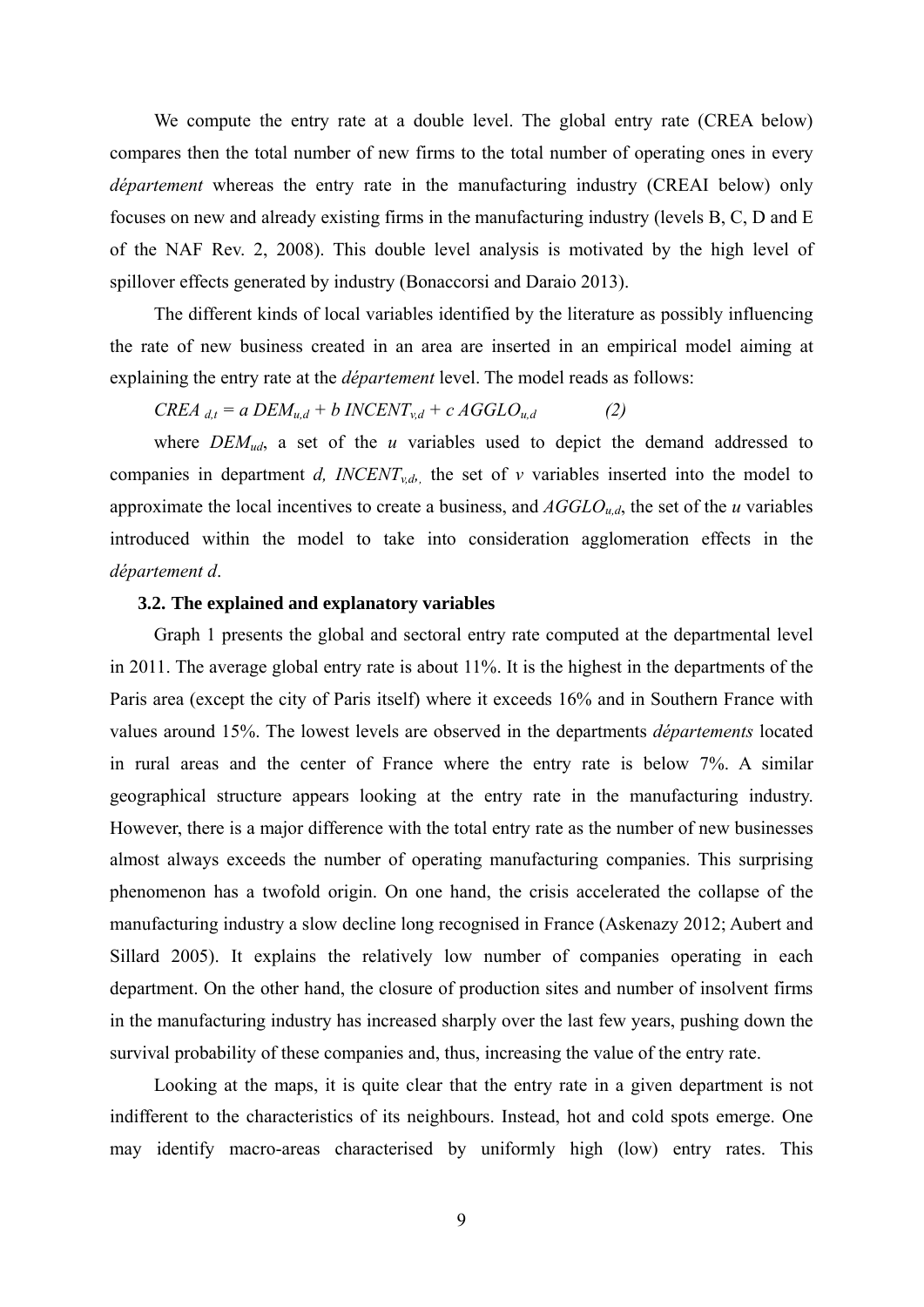phenomenon of consolidation leads us to suspect a spatial auto-correlation problem in our data.



Graph 1 – Firm creation at the department level in 2011

To illustrate the local demand characteristics we take into account the median value of households' income in department *d*. It is made available thanks to the annual population survey and depicts the market size and solvability in a given area. Its sign is expected to be positive.

The incentives to create a business depend firstly on the capacity to find a job. The different aspects of the relation between unemployment and firm creation are discussed in Audresch and Dhose (2010). Two opposite influences may be identified, the refugee effect on one hand, and the shumpeterian opportunity effect on the other. The refugee effect is strong inasmuch as regional economic business climate is poor and that people a led to consider firm creation as means to improve their skills, to accumulate experience and to be occupied (Aubry *et al.* 2013). Refugee effect tends to take precedence over opportunity effect during an economic slowdown. Due to the economic crisis France is still facing in 2011, the coefficient associated with the variable *UNEMPL* is expected to be positive.

As education and skills have been identified as able to influence firm creation, we introduce the share of people having at least a bachelor degree in the labour force as an explanatory variable in the model. If the sign associated is positive, it means that skilled people are more able than other ones to detect business opportunities. If it is negative, it means that low skilled workers may face more difficulties finding a job and have a stronger incentive to create their own.

Average size and competition in a given area may either encourage entrepreneurs to carry out their projects or deter them from doing so. We consider that scale economies are the most powerful driving force in such a process. To capture them, we compute the share of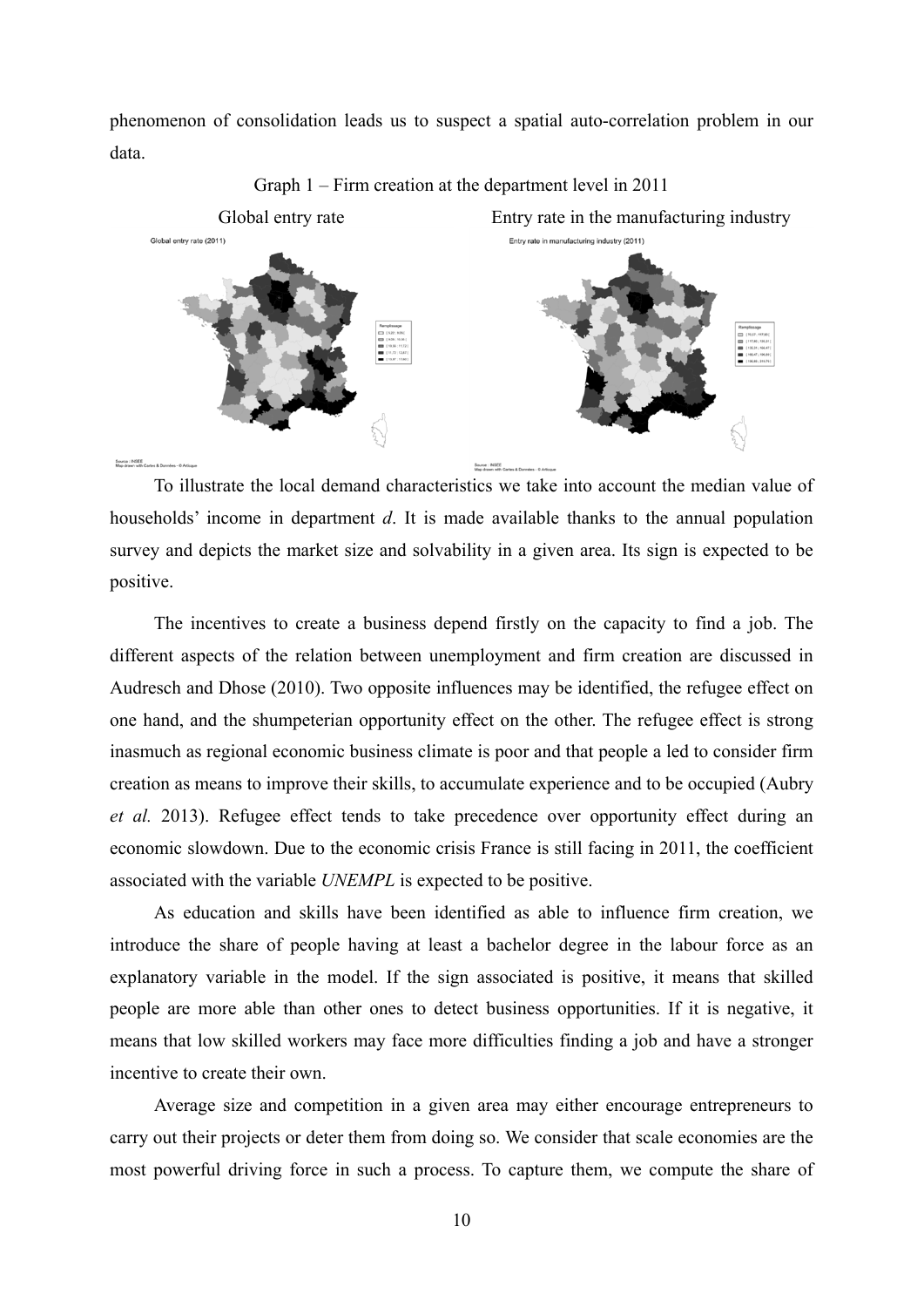employees working in plants employing 100 or more full time workers in the total number of employees in a department. Its effect is expected to be negative.

When the "net benefits to being in a location together with other firms increase with the number of firms in the location" (Arthur 1990: 237), the entry rate is supposed to be higher in areas where a large number of firms are already located. We adopt this perspective and, as in Ciccone et Hall (1996), we approximate agglomeration effects using the ratio, total number of employees in a given department divided by the area measured in square kilometres of this department. As an alternative measurement ratio, we also consider the number of plants located in a department divided by its area (square kilometres). Last but not least, the number of employees in industrial manufacturing compared to the total number of employees may also be introduced as a proxy for agglomeration effects. Whenever the sign is positive, one may conclude that new industrial business tends to locate in industrial areas; whenever it is negative it is possible to consider that entry and firm creation is a complement to industrial activities.

| Variables*          | Definition                                                                                                                                                                                          | Mean                   | Std.<br>Error      | Min                  | Max                 |
|---------------------|-----------------------------------------------------------------------------------------------------------------------------------------------------------------------------------------------------|------------------------|--------------------|----------------------|---------------------|
| <b>CREA</b>         | Entry rate $=$ Number of entering firms in department<br>$d$ divided by number of firms in the same<br>department                                                                                   | 0.095737<br>(0.000)    | 0.024<br>(1.000)   | 0.044<br>$(-2.137)$  | 0.153<br>(2.273)    |
| <b>CREAI</b>        | Entry rate in manufacturing industry $=$ Number of<br>entering firms in manufacturing industry in<br>department $d$ divided by number of firms in<br>manufacturing industry for the same department | 1.237487<br>$(-0.000)$ | 0.448<br>(1.000)   | 0.506<br>$(-1.649)$  | 2.685<br>(3.029)    |
| <b>CHOM</b>         | Unemployment rate: Share of unemployed aged 16-<br>64 in department $d$ divided by population aged 16–<br>64 in department $d$                                                                      | 9.16<br>$(-0.000)$     | 1.643<br>(1.000)   | 5.1<br>$(-0.964)$    | 13.2<br>(6.022)     |
| <i><b>INDUS</b></i> | Share of employees in Manufacturing Industry<br>compared to the total number of employees in<br>department $d$                                                                                      | 0.17<br>(0.000)        | 0.054<br>(1.000)   | 0.041<br>$(-2.392)$  | 0.274<br>(1.896)    |
| <b>GE</b>           | Share of plants employing 100 workers and more in<br>the total number of employees in department $d$                                                                                                | 0.34<br>(0.000)        | 0.078<br>(1.000)   | 0.176<br>$(-2.189)$  | 0.620<br>(3.500)    |
| Dens-Etab           | Agglomeration economies: Number of<br>establishments in department d divided by the area<br>in square kilometres of department d                                                                    | 75.29<br>(0.000)       | 473.933<br>(1.000) | $2.142$ (-<br>0.154) | 4518.11<br>(9.374)  |
| Dens-Empl           | Urbanisation economies: Number of employees in<br>department $d$ divided by the area in square<br>kilometres of department d                                                                        | 315.29<br>$(-0.000)$   | 1749.17<br>(1.000) | 4.68<br>$(-0.178)$   | 15910.27<br>(8.916) |
| Rev med             | Median total income of households in department $d$                                                                                                                                                 | 18924.89<br>$(-0.000)$ | 1450.59<br>(1.000) | 16600<br>$(-1.603)$  | 24520<br>(3.857)    |
| Qual                | Share of college-educated employees compared to<br>the total number of employees in department $d$                                                                                                  | 17.47<br>$-0.000$      | 7.128<br>(1.000)   | 10.6<br>$(-0.964)$   | 60.4<br>(6.022)     |

Table 1 - Measure and definition of the variables used in the model

\* Values of normalised variables between brackets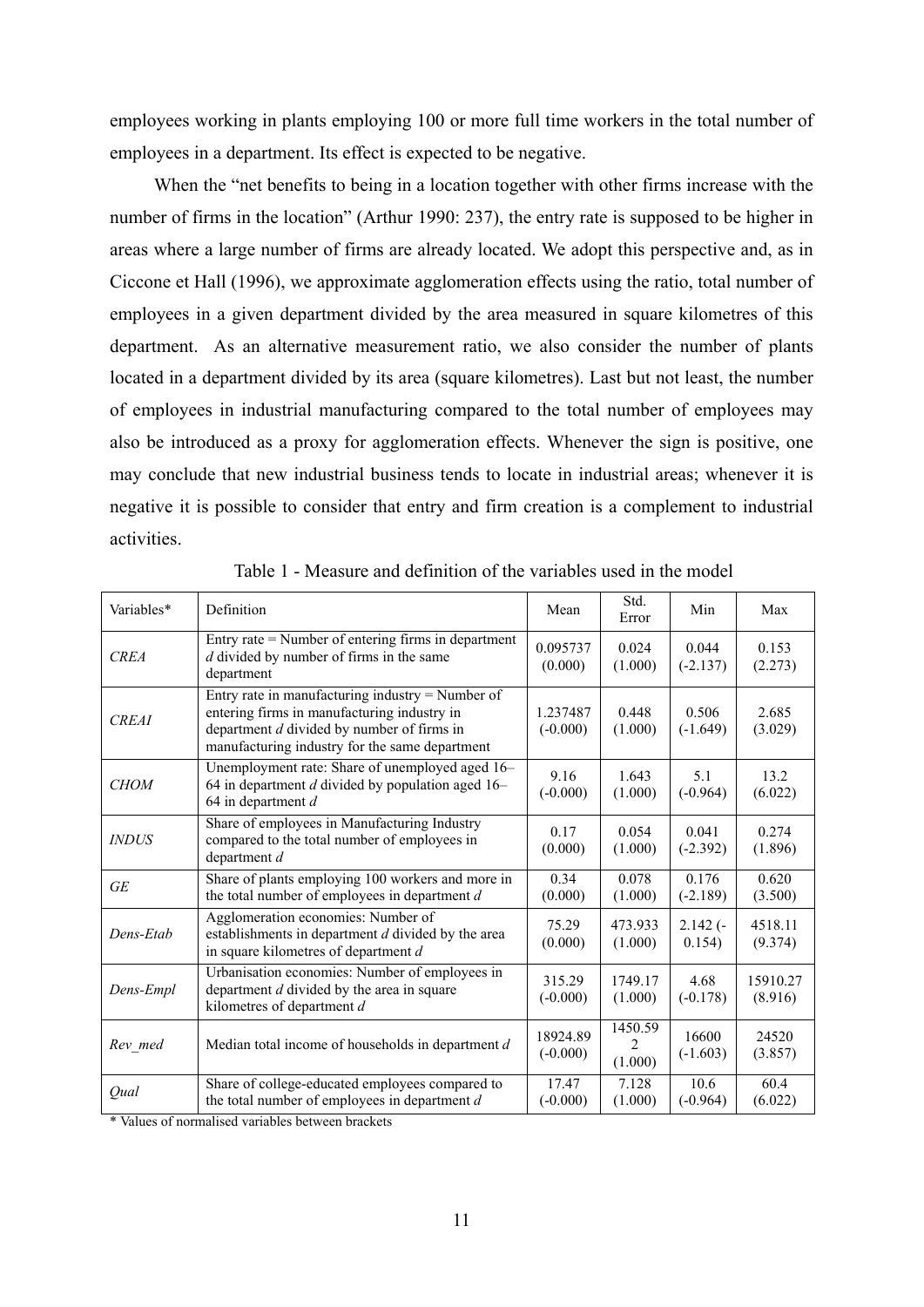As required by spatial econometric techniques, all the variables are standardized subtracting the mean and dividing by the standard deviation<sup>5</sup>. This reduces the problems with too large variance due to heterogeneity in department economic performance and demography. The characteristics of the variables used to run the estimations are presented in Table 1, Appendix 1 depicts the souces and the simple correlation matrices are shown in Appendix 2.

#### **3.3. Econometric strategy**

<u>.</u>

The spatial dependence or spatial (auto)correlation constitutes a real challenge in explaining entry rate at the local level. We thus pay major attention to this problem and, in accordance with the literature (Doh and Hahn 2008), we renounce the OLS estimator which has been proved to be inappropriate when a variable at one location is spatially dependent (Anselin and Bera 1998). Instead, we choose to estimate our model explicitly taking into consideration spatial dependence.

Following LeSage (2008) we consider two ways to introduce spatial autocorrelation in regression models. The first one is the spatial-lag model. It refers to a situation where a phenomenon in one region is affected by a similar one in nearby regions. Such a model is appropriate when there are spillover effects from neighbouring regions. The spatial error model assumes that one or more explanatory variables have been omitted from the model whereas they influence the dependent variable and are spatially correlated. It occurs when a random shock in a given area spreads to neighbouring regions.

Both approaches require the preliminary specification of a matrix of spatial weights (W). A spatial weight matrix W is a square N x N matrix with elements  $w_{ii}$  (where *i* and *j* are observation indexes), such that  $w_{ii} \neq 0$  iff the observations *i* and *j* are neighbours. By definition,  $w_{ii} \equiv 0$ .

There are many possibilities for spatial weight specification identified in the literature (Anselin, 1992). In this paper we choose a contiguity spatial weight matrix<sup>6</sup>. In such a matrix (named W1), the same weight is attributed to all neighbours of an observation ( $w_{ii} = 1$  if *i* and *j* are neighbours). We also scale the individual rows (or columns) of a spatial weight matrix by the row totals to avoid singularity problem. In such a row-standardized contiguity matrix the spatial weights of each observation *i* depend only on the number of its neighbours n*i*:

<sup>&</sup>lt;sup>5</sup> Proceeding this way grants then that each variable's mean is zero and that its standard deviation equals one.

<sup>&</sup>lt;sup>6</sup> The first-order queen contiguity spatial weight matrix defines all observations that share common boundaries or vertices as neighbours. The first-order rook contiguity spatial weight matrix defines the observations that share common boundaries as neighbours.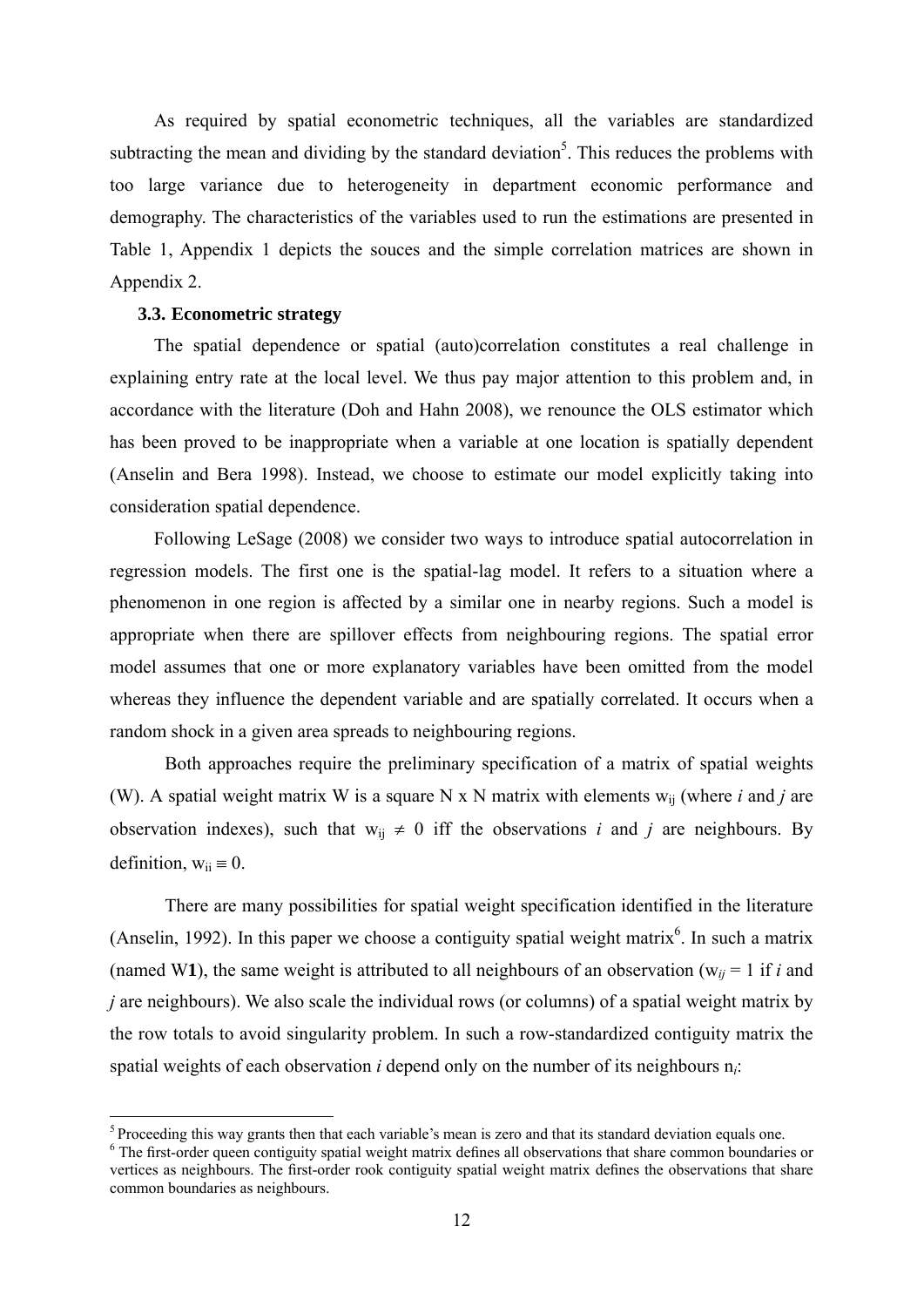$$
\forall i, \qquad \omega_{ij} = \frac{1}{n_i}, \text{if } d_{ij} \le r \,,
$$
  
0 otherwise

and 
$$
\sum_{j=1}^{N} \omega_{ij} = 1
$$

To test the spatial autocorrelation we calculate Moran's I (Moran, 1950; Cliff and Ord, 1981) and Geary's C statistics (Geary, 1954). Moran's I statistic is a weighted correlation coefficient used to explore a specific type of spatial clustering. It helps determining whether high values are located in proximity to other high values or whether low values are located in proximity to other low values. Values range from -1 corresponding to a perfect negative correlation to +1 corresponding to a perfect positive correlation, whereas 0 implies no spatial correlation. We also calculate Geary's *C* (Geary, 1954). It is inversely related to Moran's *I*, but whereas Moran's *I* is a measure of global spatial autocorrelation, Geary's *C* is more sensitive to local spatial autocorrelation. The value of Geary's *C* lies between 0 and 2: 1 means no spatial autocorrelation; values lower than 1 demonstrate increasing positive spatial autocorrelation, whilst values higher than 1 illustrate increasing negative spatial autocorrelation.

The spatial-lag model can be defined as:

$$
CREA = \rho W.CREA + X\beta + \varepsilon \qquad (3)
$$

where CREA is an Nx1 vector of observations on entry rates, with  $N = 94$ ; *W.CREA* is the spatial lag of business creation and  $\rho$  is the spatial autoregressive parameter; X is the  $N \times k$ matrix of explanatory variables; β is the vector of regression parameters and  $ε$  is a vector of errors. It is worth noting that spatial dependency is similar to having a lagged-dependent variable as an explanatory variable.

We apply the spatial-error model as an alternative to the spatial-lag one. It is more relevant than the spatial-lag approach when the distribution of residuals in different departments displays spatial correlation. Residuals may be spatially correlated if there are unobservable risk factors concentrated across the areas. The spatial-error model is defined as:

$$
CREA = X\beta + \varepsilon \quad (4)
$$

$$
\varepsilon = \lambda W\varepsilon + \mu \quad (5)
$$

where  $\lambda$  is the spatial-autoregressive coefficient and  $\mu$  is a vector of errors that are assumed to be independently and identically distributed. Note from equation (5) that errors depend on the weighted average of errors in neighbouring regions.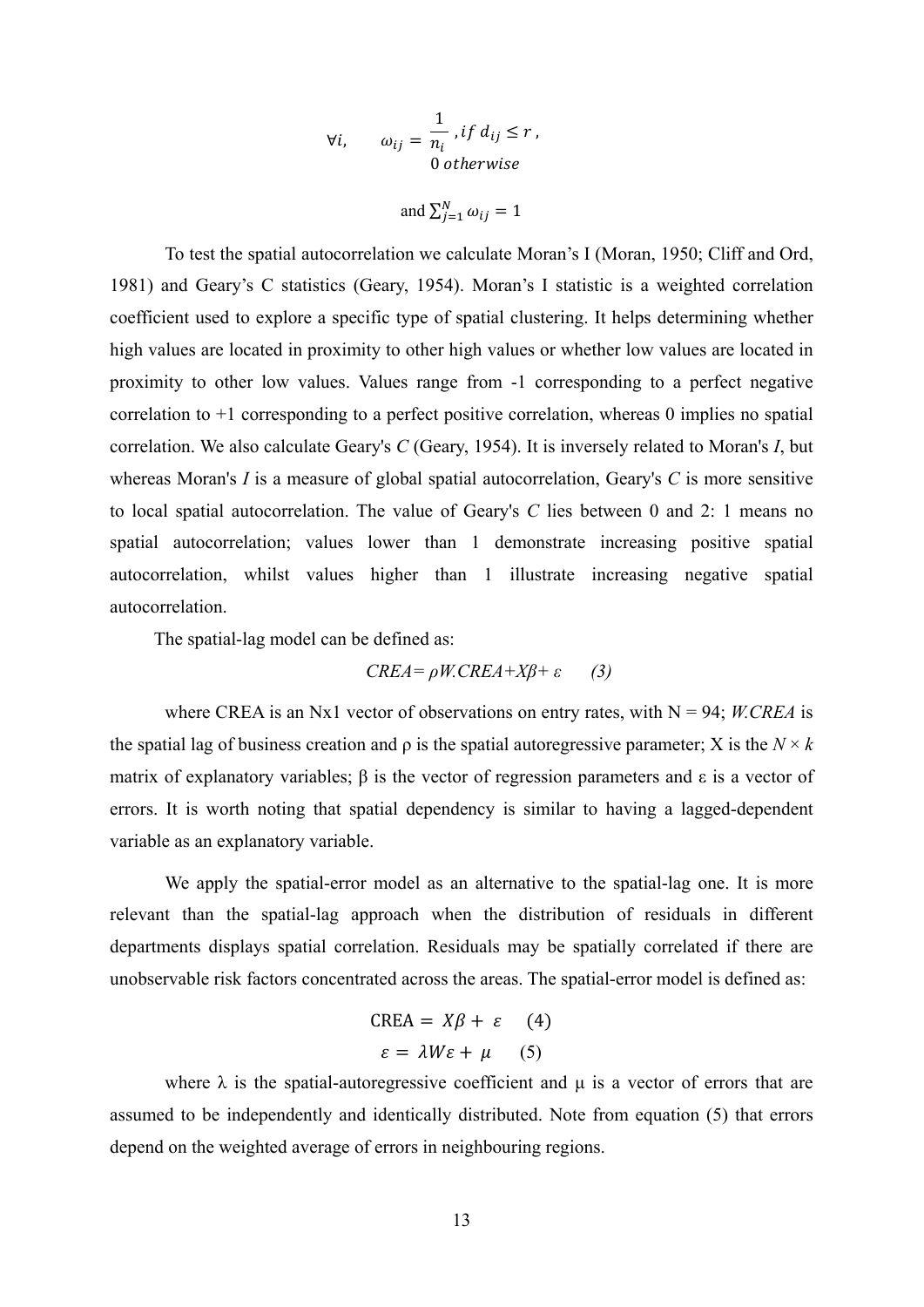#### **4. RESULTS AND DISCUSSION**

In this Section we present the results of the estimations. The collinearity problems between skills (*N\_Qual*), the share of employees working in large firms (*N\_GE*) and the agglomeration effects measured by *N\_Dens\_empl* or *N\_Dens\_etab*, lead us to estimate three different models. The first one mixes qualifications, the share of manufacturing Industry and the rate of unemployment; the second one combines the share of manufacturing Industry, the rate of unemployment, the share of large companies, the number of employees per square kilometre and the median income; the third one combines the share of manufacturing industry, the rate of unemployment, the share of large companies, the number of plants per square kilometre and the median income. Three regression methodologies were adopted: conventional regression, spatial lag regression, and spatial error regression analyses. They are run to estimate CREA and CREAI. The results obtained are presented and discussed successively.

#### **4.1. A spatial estimation of global entry rate**

In order to decide which kind of estimation technique should be adopted in case of spatial autocorrelation, we perform firstly two tests for spatial dependence: Moran's *I* and Geary's *C* (Table 2). Both reveal a strong positive spatial autocorrelation. It is clearly attested by the value of Moran' *I* and confirmed by Geary's *C* which, when positive and close to zero, reveals a positive spatial dependence. This second test is more sensitive than Moran's to local rather than global spatial autocorrelation. They are complemented by Getis and Ord's *G* which identifies the type of cluster that exists. A statistically significant positive Z Score means high/larger values cluster spatially, i.e. larger values are found closer together than expected if the underlying spatial process was random. On the opposite, a statistically significant negative Z Score means that low/smaller values cluster spatially so that smaller values are found closer together than expected if the underlying spatial process was random.

|                   | Value    | E(I)     | Sd(I) |          | p-value* |
|-------------------|----------|----------|-------|----------|----------|
| Moran's $I$       | 0.543    | $-0.011$ | 0.064 | 8 702    | 0.000    |
| Geary's $C$       | 0.506    | 1.000    | 0.076 | $-6.478$ | 0.000    |
| Getis & Ord's $G$ | $-2.680$ | 0.053    | 0.314 | $-8.702$ | 0.000    |
| *1-tail test      |          |          |       |          |          |

Table 2 – Results of tests for spatial dependency for the variable *CREA*

Table 3 carries out three tests for spatial error dependence (Moran's  $I_{\lambda}$ , LM<sub> $\lambda$ </sub>, LM<sub> $\lambda$ </sub>) and two tests for spatial dependence (LM<sub>p</sub> and  $LM_{\rho}^*$ ).  $I_{\lambda}$ , LM<sub> $\lambda$ </sub> test for the null hypothesis that  $\lambda =$ 0, while LM<sub>ρ</sub> tests that  $ρ = 0$ . As mentioned by Pisati (2001), I<sub>λ</sub>, and LM<sub>λ</sub> also respond to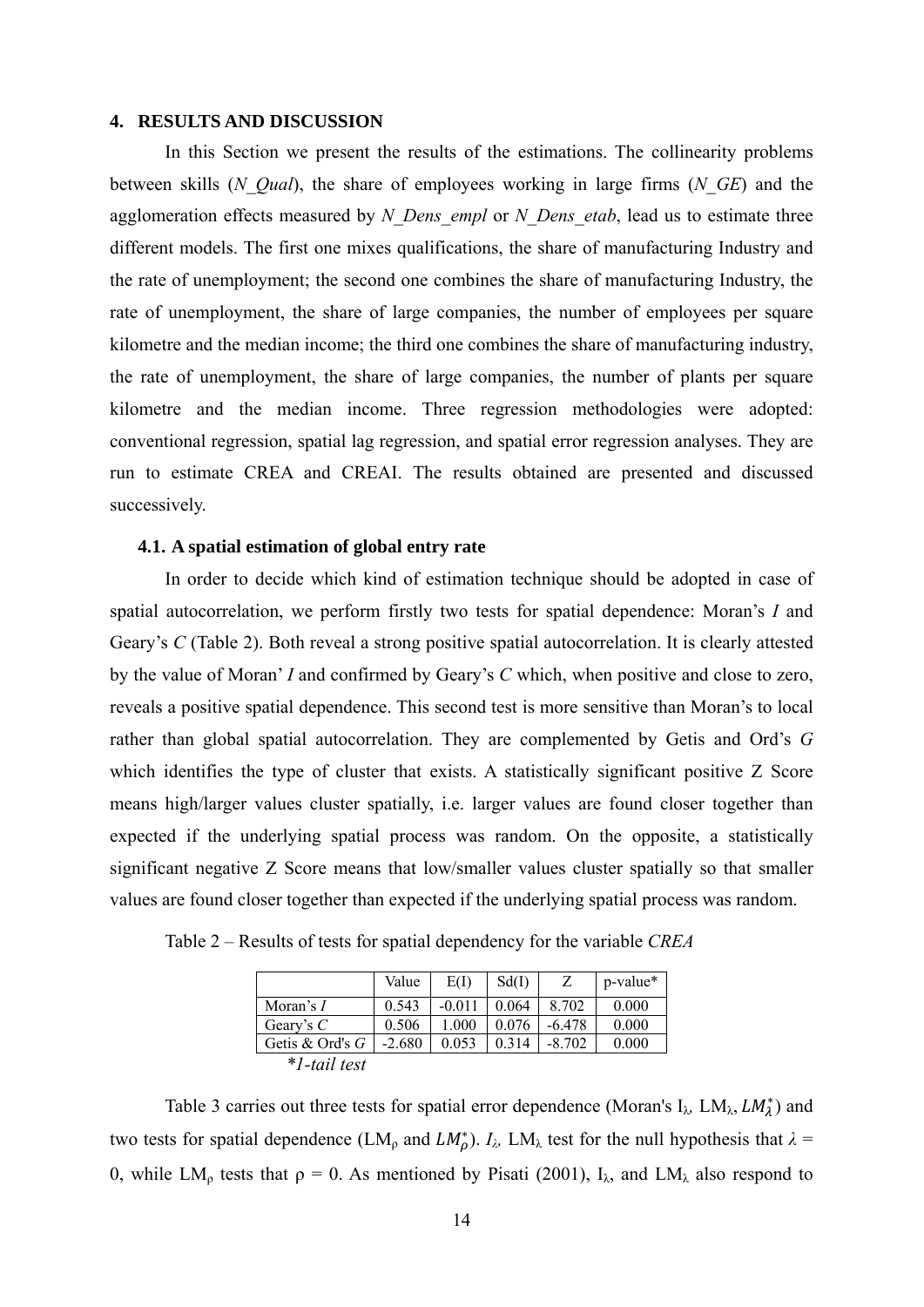nonzero ρ; likewise, when testing for  $ρ = 0$ , LM<sub>ρ</sub> also respond to nonzero  $λ$ . The robust tests  $LM_{\lambda}^{*}$  and  $LM_{\rho}^{*}$  have been designed to solve this problem (Anselin *et al.* 1996). The results of the tests lead us to accept H0 (no spatial dependence) in the test for spatial error and to reject it in the diagnosis of spatial dependence. We will thus only discuss the results obtained from the estimation of a spatial-lag specification in the remainder of this Section.

Table 3 – Identification of the source of spatial dependency for the variable *CREA*

| Test                  | <b>Statistic</b> | df | p-value |
|-----------------------|------------------|----|---------|
| Spatial error:        |                  |    |         |
| Moran's $I_{\lambda}$ | 4.015            |    | 0.000   |
| $LM_{\lambda}$        | 11.090           |    | 0.001   |
| $LM^*_{\lambda}$      | 0.306            |    | 0.580   |
| Spatial lag:          |                  |    |         |
| $LM_{\rho}$           | 22.028           |    | 0.000   |
| $LM^*$                | 11.245           |    | 0.001   |

Note: LM= simple Lagrange multiplier, LM\*= robust Lagrange multiplier

Moran's diagram (Graph 2) compares normalized values of CREA in the 94 departments with the normalized neighbour's average, generating a two-dimensional plot of CREA versus W1, so we can visualize the spatial dependence of such a variable. The first quadrant, Q1, the high-high quadrant, shows high values for the variable for both the region and its neighbours. Q2, the low-low quadrant, shows low values for regions as well as their neighbours. If the region has low values, but is surrounded by neighbours with high values, it will be plotted in the Q3 quadrant (low-high) and regions with high levels surrounded by low levels regions will be in Q4 (high-low). It confirms the positive spatial dependence in the data.



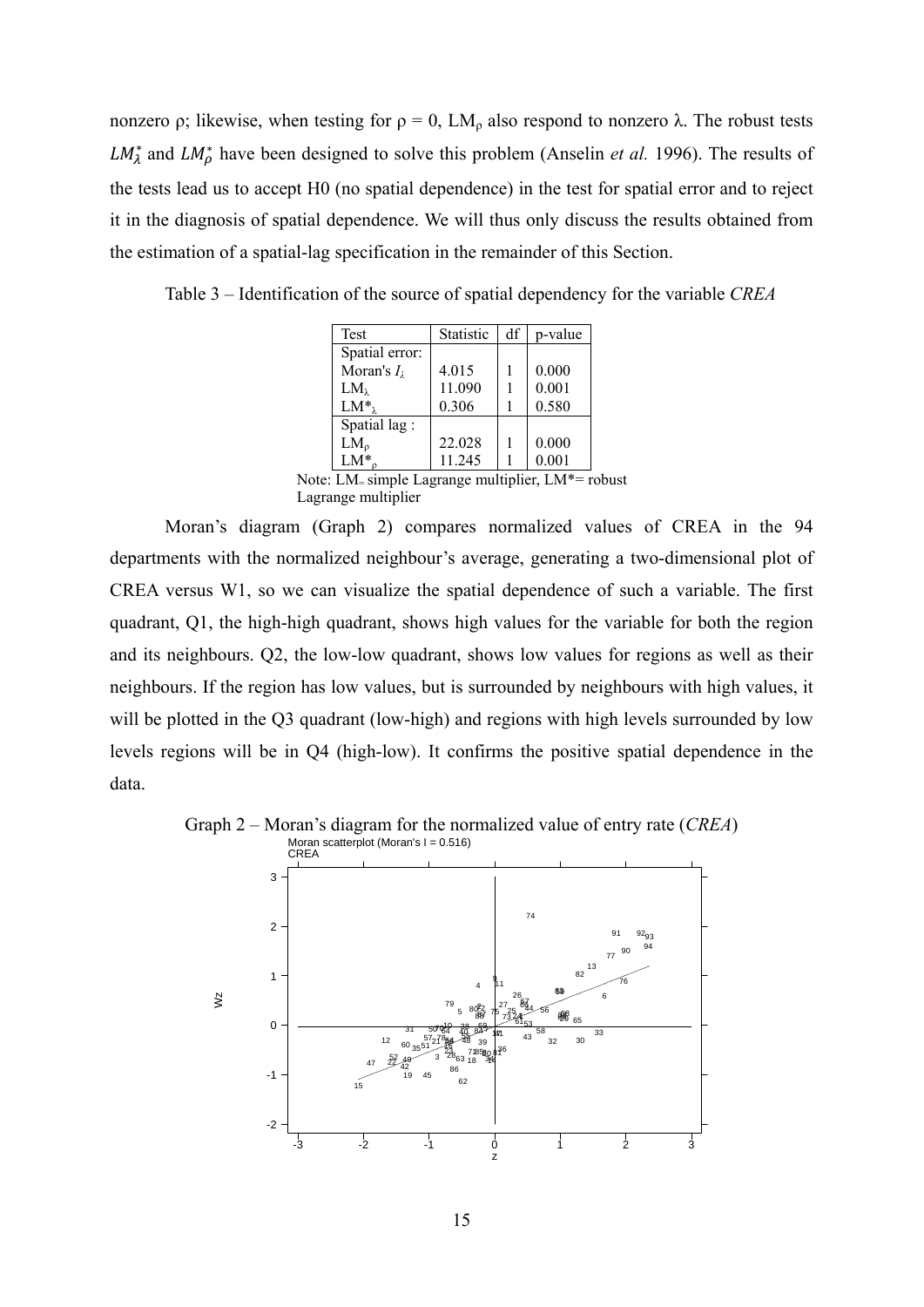Preliminary OLS regressions show a *R²* adjusted equals to 0.42 for Model 1 and 0.77 for Models 2 and 3. This suggests that overall "regressors" have a significant effect on the dependant variable. Moreover, the Variance Inflation Ratio (VIF) is lower than 4. Our initial tests however indicate that the OLS model can be rejected in favour of the spatial lag model.

We estimate the spatial models using the maximum likelihood procedure developed by Pisati (2001) for Stata. Specifications of models 2 and 3 presented in Table 4 have a superior explanatory power than the one of the first model. We only comment on them<sup>7</sup>. In addition, the variable of interest introduced in this model is not significant, a fact which leads us to leads to infirm the existence of a relationship between skill and entry rate.

|                      |            | Model 1    |            |             | Model 2     |             |             | Model 3     |             |
|----------------------|------------|------------|------------|-------------|-------------|-------------|-------------|-------------|-------------|
| <b>VARIABLES</b>     | N CREA     | N CREA     | N CREA     | N CREA      | N CREA      | N CREA      | N CREA      | N CREA      | N CREA      |
|                      |            |            |            |             |             |             |             |             |             |
| Constant             | 2.78e-09   | 0.0138     | $-0.00721$ | 2.98e-07    | 0.0112      | 9.37e-05    | 3.01e-07    | 0.0106      | $-0.00170$  |
|                      | (0.0785)   | (0.0668)   | (0.168)    | (0.0512)    | (0.0437)    | (0.124)     | (0.0514)    | (0.0446)    | (0.110)     |
| N Chom               | $0.410***$ | $0.297***$ | $0.367***$ | $0.522***$  | $0.389***$  | $0.450***$  | $0.530***$  | $0.403***$  | $0.457***$  |
|                      | (0.0823)   | (0.0786)   | (0.102)    | (0.0661)    | (0.0617)    | (0.0661)    | (0.0666)    | (0.0607)    | (0.0675)    |
| N Indus              | $-0.0773$  | $-0.0595$  | $-0.133$   | $-0.263***$ | $-0.227***$ | $-0.177***$ | $-0.252***$ | $-0.216***$ | $-0.184***$ |
|                      | (0.0927)   | (0.0820)   | (0.0981)   | (0.0565)    | (0.0502)    | (0.0517)    | (0.0563)    | (0.0502)    | (0.0534)    |
| N_Qual               | $0.536***$ | 0.337      | 0.341      |             |             |             |             |             |             |
|                      | (0.0931)   | (0.213)    | (0.213)    |             |             |             |             |             |             |
| $N_GE$               |            |            |            | $0.366***$  | $0.335***$  | $0.385***$  | $0.339***$  | $0.307***$  | $0.364***$  |
|                      |            |            |            | (0.0696)    | (0.0698)    | (0.0857)    | (0.0698)    | (0.0706)    | (0.0892)    |
| N Dens empl          |            |            |            | $-0.334***$ | $-0.372***$ | $-0.353***$ |             |             |             |
|                      |            |            |            | (0.0628)    | (0.0359)    | (0.0551)    |             |             |             |
|                      |            |            |            | $0.621***$  | $0.459***$  | $0.451***$  | $0.621***$  | $0.462***$  | $0.458***$  |
| N Rev med            |            |            |            |             |             |             | (0.0866)    | (0.110)     |             |
|                      |            |            |            | (0.0862)    | (0.114)     | (0.135)     | $-0.319***$ |             | (0.136)     |
| N Dens etab          |            |            |            |             |             |             |             | $-0.346***$ | $-0.307***$ |
|                      |            |            |            |             |             |             | (0.0609)    | (0.0297)    | (0.0440)    |
| ρ                    |            | $0.534***$ |            |             | $0.431***$  |             |             | $0.409***$  |             |
|                      |            | (0.110)    |            |             | (0.0888)    |             |             | (0.0881)    |             |
| λ                    |            |            | $0.628***$ |             |             | $0.654***$  |             |             | $0.600***$  |
|                      |            |            | (0.125)    |             |             | (0.139)     |             |             | (0.148)     |
| Log likelihood       |            | $-93.77$   | $-94.05$   |             | $-52.64$    | $-55.46$    |             | $-54.26$    | $-57.30$    |
| Wald test of rho=0:  |            |            |            |             |             |             |             |             |             |
| $chi2=$              |            | 23.502     | 25.323     |             | 23.552      | 22.017      |             | 21.552      | 16.523      |
|                      |            | (0.000)    | (0.000)    |             | (0.000)     | (0.000)     |             | (0.000)     | (0.000)     |
| LM test of $rho=0$ : |            | 26.359     | 20.296     |             | 20.675      | 10.842      |             | 18.893      | 10.075      |
| $chi2=$              |            | (0.001)    | (0.000)    |             | (0.000)     | (0.001)     |             | (0.000)     | (0.002)     |
| <b>AIC</b>           | 219.38     | 199.55     | 200.10     | 140.97      | 121.28      | 126.92      | 141.64      | 121.20      | 124.52      |
| <b>BIC</b>           | 229.55     | 214.81     | 215.36     | 156.23      | 141.63      | 147.26      | 156.90      | 141.55      | 144.87      |
| Observations         | 94         | 94         | 94         | 94          | 94          | 94          | 94          | 94          | 94          |
|                      |            | Spatial    | Spatial    |             | Spatial     | Spatial     |             |             | Spatial     |
| model                | <b>OLS</b> | Lag        | Error      | <b>OLS</b>  | Lag         | Error       | <b>OLS</b>  | Spatial Lag | Error       |
| $R^2$                | 0.439      |            |            | 0.767       |             |             | 0.765       |             |             |
| $R^2$ Adj./cor.      | 0.421      | 0.617      | 0.445      | 0.753       | 0.824       | 0.722       | 0.752       | 0.818       | 0.737       |
| F                    | 23.50      |            |            | 57.82       |             |             | 57.28       |             |             |
| Mean VIF             | 1.29       |            |            | 1.79        |             |             | 1.77        |             |             |
|                      |            |            |            |             |             |             |             |             |             |

Table 4 – Regression results of models to estimate the global entry rate

Standard errors in parentheses

\*\*\* p<0.01, \*\* p<0.05, \* p<0.1

Note:

Acceptable range for rho in the spatial error models:  $-1.644 < \rho < 1.000$ 

The results obtained estimating the first model strongly differ from the conclusion reached by Guesnier (1994) according to rate of graduate had a positive effect in the firm creation rate measured at the regional level. One may expect that the general increase in working force training that happened since the end of the 1990s causes this change.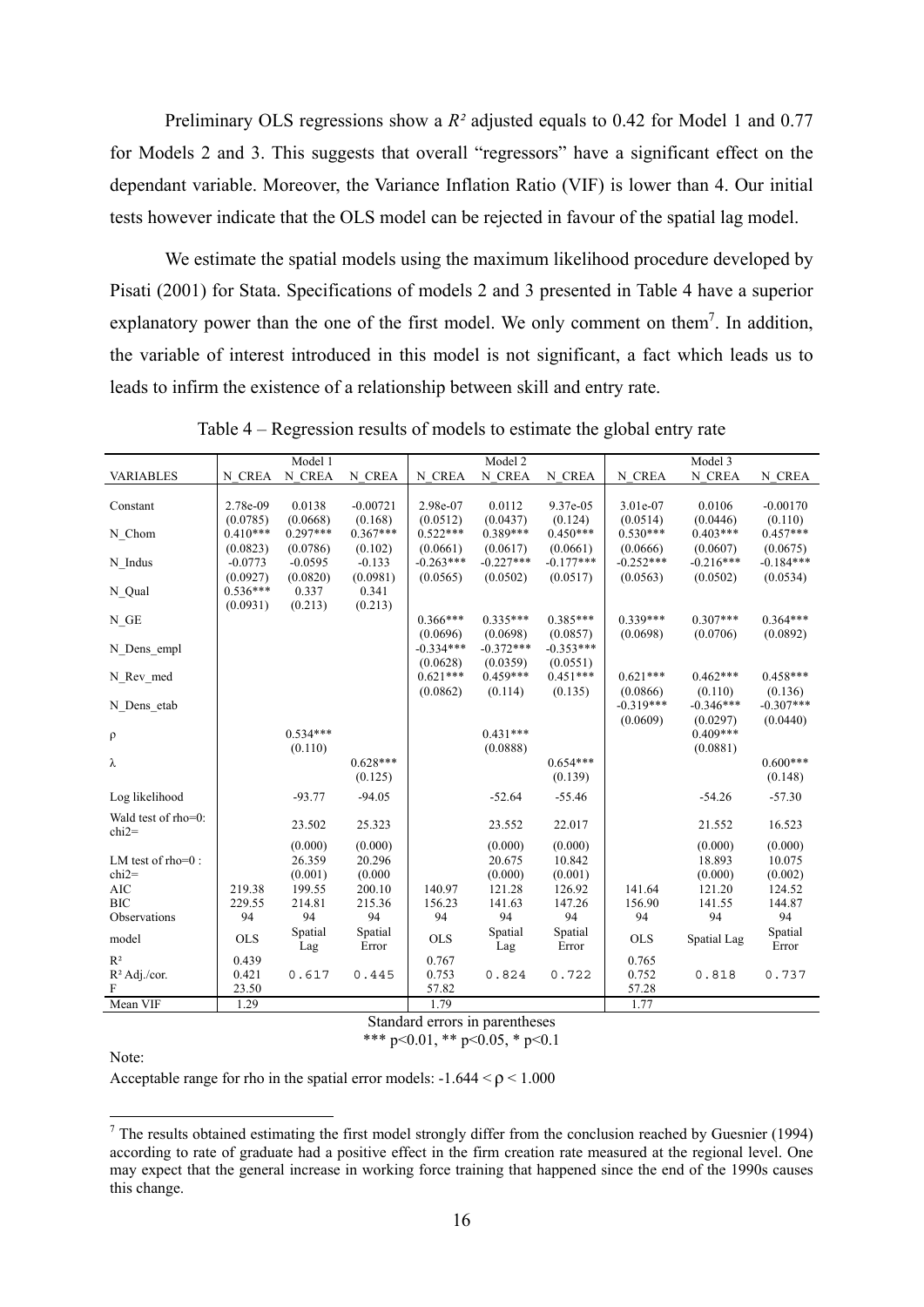Spatial Weights matrix (W) is first-order queen-continuity with 1 if departments i,j (i≠j) share common border and 0 otherwise ; estimated standard errors in parentheses.

OLS= ordinary least squares; LM = Lagrange Multiplier; AIC is Akaike's information criterion (Akaike, 1974) and BIC is the Bayesian information criterion or Schwarz criterion (Schwarz, 1978) estimated thanks to the Stata procedure.<sup>8</sup>

As expected, the coefficient associated with *N\_Chom* is significantly positive confirming a refugee effect frequently mentioned in the literature. The effect of unemployment remains high in the third model which includes the density in establishments instead of employment. Despite a very different method applied to another period, Lasch et al. (2005) find a similar result. Our conclusion is, however, radically opposed to the result obtained by Baptista and Thurik (2007) according to whom this variable is weakly significant to explain firm creation in Portugal.

The coefficient associated with the variable *N\_Indus* is negative and significant too. The propensity to create new firms observed in a department is thus negatively correlated to the share of manufacturing companies in a given department. This also confirms the findings of Lasch *et al.* (2005) and Moati *et al.* (2000) who also conclude that a higher manufacturing profile tends to deter new business creation. The effect of this variable remains roughly the same regardless of the model. The variable *N<sub>GE</sub>* which depicts the degree of concentration of the productive sector in a given area has a positive influence on firm creation. We may thus conclude, as Lasch *et al.* (2005) do, that these large plants are considered as a solvent market by some new entrepreneurs and, in addition, that they may give some incentives to some of their employees to develop their own business. The role played by the demand size in the entrepreneurial process is confirmed by the positive and significant coefficient associated with *N* Rev med. It makes it possible to conclude that expectations about the capacity of the market to absorb an additional supply are taken into account by potential entrepreneurs when they decide to create their own activity.

The main counterintuitive results come from the two variables introduced to depict agglomeration effects. Indeed, *N\_Dens-etab* and *N\_Dens\_empl* are both associated with negative coefficients. Considering AIC and BIC criteria, it appears that Model 2 should be preferred as it minimises the value of these criteria. However, the main result remains unchanged and agglomeration effects deter firm creation. This contradicts a study proposed by the French national institute of Statistics and Economic Studies over the changes in entry rates at the department level between 1993 and 1999 (Tellier, 2009). The results they reach

1

<sup>&</sup>lt;sup>8</sup> AIC = -2\*ln(likelihood) + 2\*k and BIC = -2\*ln(likelihood) + ln(N)\*k, where k = number of parameters estimated and  $N =$  number of observations.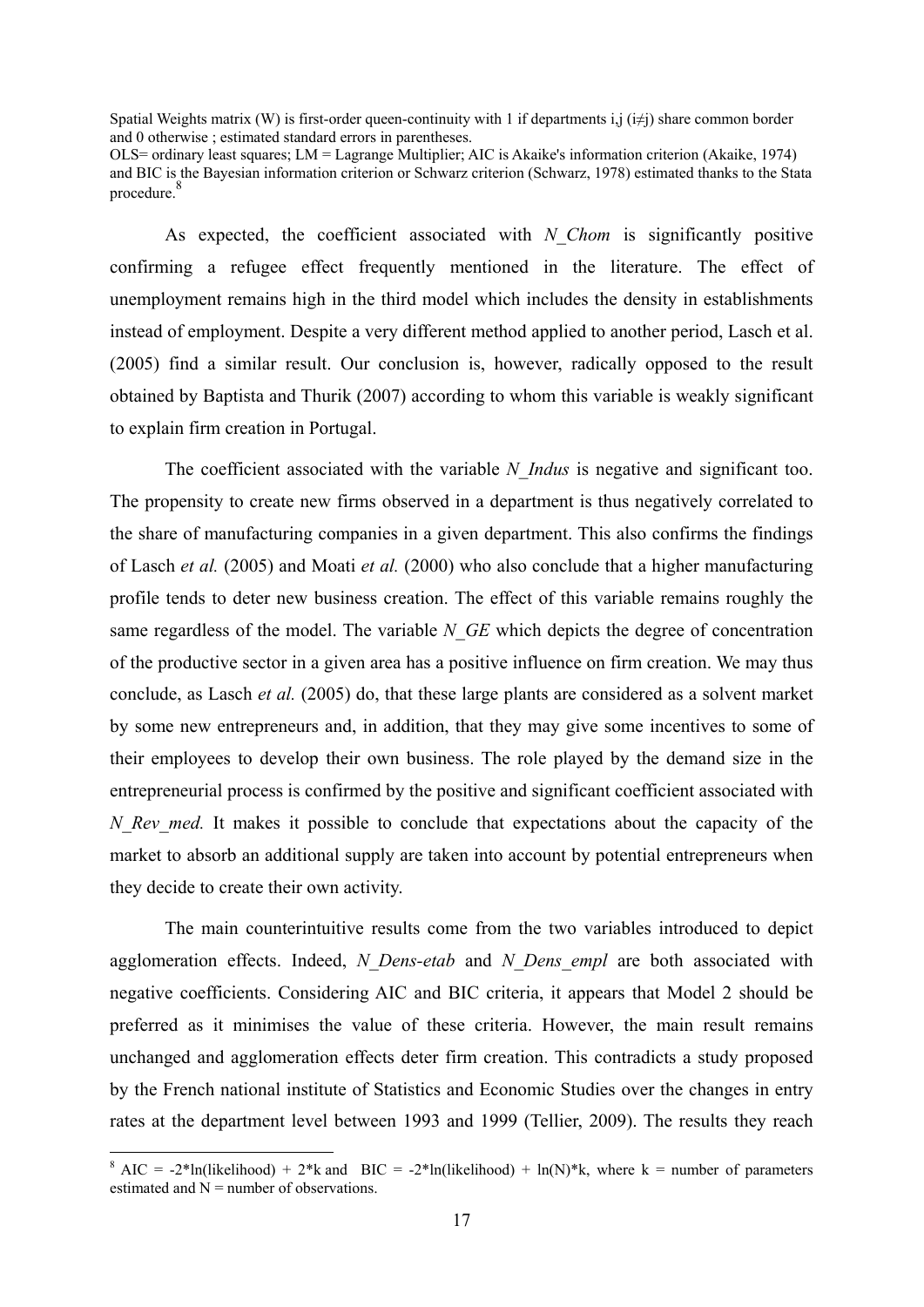using an OLS model laid emphasis on positive agglomeration externalities and the share of employed people in the labour force living in the area. Our conclusions are radically different as, on the opposite, a higher density deters firm creation. Our results are however quite robust as the sign of the coefficient is almost the same in Model 2 and 3, a finding which lead us to consider that, for the studied year, agglomeration effects do not grant a high propensity to create new firms.

#### **4.2. A spatial estimation of the entry rate in the Manufacturing Industry**

A second level analysis, which is also a check for the robustness of estimates, rests upon the same models as in the previous Section with entry rate in the Manufacturing Industry as the explained variable. The tests reveal the same positive spatial autocorrelation as for the global entry rate (Table 5).

|                   | Value    | E(I)     | Sd(I) | Ζ        | p-value* |
|-------------------|----------|----------|-------|----------|----------|
| Moran's $I$       | 0.529    | $-0.011$ | 0.063 | 8.543    | 0.000    |
| Geary's $C$       | 0.466    | L.000    | 0.083 | $-6.425$ | 0.000    |
| Getis & Ord's $G$ | $-2.613$ | 0.053    | 0.312 | $-8.543$ | 0.000    |
| *1-tail test      |          |          |       |          |          |

Table 5 – Results of tests for spatial dependency for the variable *CREAI* 

A major difference, however, arises when we run the tests to detect the origin of the spatial autocorrelation. The robust LM tests for spatially autoregressive error fail to identify such a scheme and confirm H0 (no spatial dependence). On the opposite, H0 is rejected for the spatial error test which examines spatial autocorrelation between the residuals of adjacent areas. This suggests that error terms are correlated across observations, i.e., the error of an observation affects the errors of its neighbours (Table 6). The source of correlation may come from unmeasured variables that are related through space. Correlation can also arise from aggregation of spatially correlated variables and systematic measurement error. For this reason we will only comment on the results of the estimations obtained running the spatial error models.

Table 6 – Identification of the source of spatial dependency for the variable *CREAI* 

| <b>Test</b>           | <b>Statistic</b> | df | p-value |
|-----------------------|------------------|----|---------|
| Spatial error:        |                  |    |         |
| Moran's $I_{\lambda}$ | 1.135            | 1  | 0.256   |
| $LM_{\lambda}$        | 0.373            | 1  | 0.542   |
| $LM^*_{\lambda}$      | 2.875            |    | 0.090   |
| Spatial lag:          |                  |    |         |
| $LM_0$                | 16.863           | 1  | 0.000   |
| $LM^*$                | 19.366           |    | 0.000   |

Note: LM = simple Lagrange multiplier, LM\*= robust Lagrange multiplier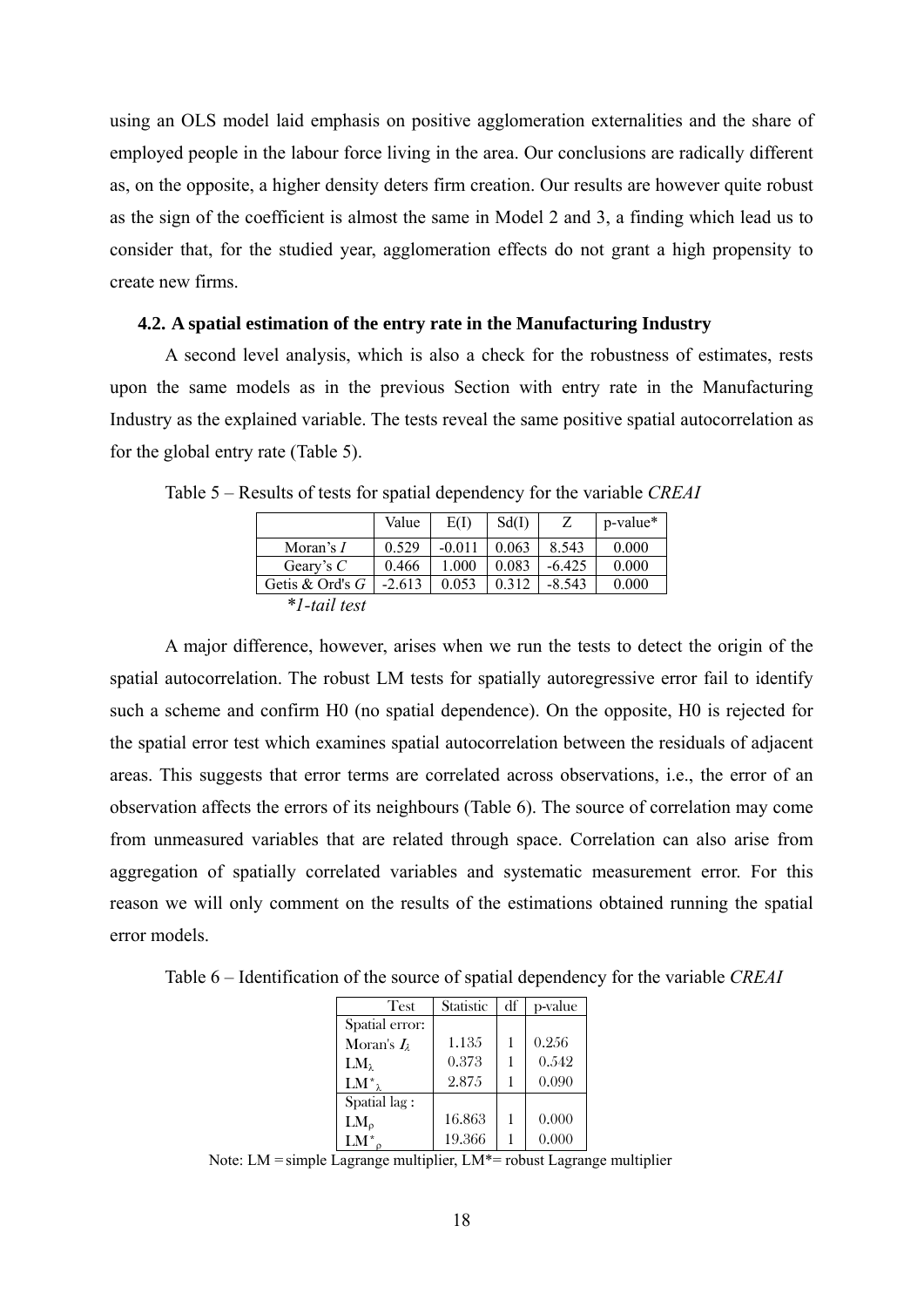Moran's diagram (Graph 3) displays another configuration than the one characterizing the total entry rate. Instead, of being predominantly located in the HH area of the diagram, the majority of departments belong to the LL quadrant. The macroeconomic shock hitting industry and other invisible elements affecting the business climate may cause this phenomenon.

The values of AIC and BIC criteria obtained by estimating different models and using different techniques lead us to consider model 2 as the most reliable as these two tests exhibit the lowest value for this model (Table 7).



Graph 3 – Moran's diagram for the normalized value of entry rate (*CREAI*)

One main point differs, however. Indeed, whereas tests lead us to consider that *CREAI* is affected by a spatial dependence bias captured by the error term, *lambda* is not significant regardless of the model considered (Table 7). This unexpected result is robust as the different estimations we run converge. Two elements may justify it. Firstly, computing the entry rate in the manufacturing industry, one observes that it reaches its highest values in the *départements* of Southern France, a finding which contrasts with their orientation towards services. In some places, the number of new businesses even exceeds the number of existing companies. This spurious phenomenon finds its origin in the scarcity of large and stable industrial companies. This undersupply contrasts with the quite high number of creations which have more often to do with handicraft than with traditional plants. Secondly, the fact that different *départements* exhibit different industrial profiles (Carré and Levratto, 2011) means that they have not been evenly hit by the industrial crisis. As a consequence, the internal heterogeneity blurs the ratios.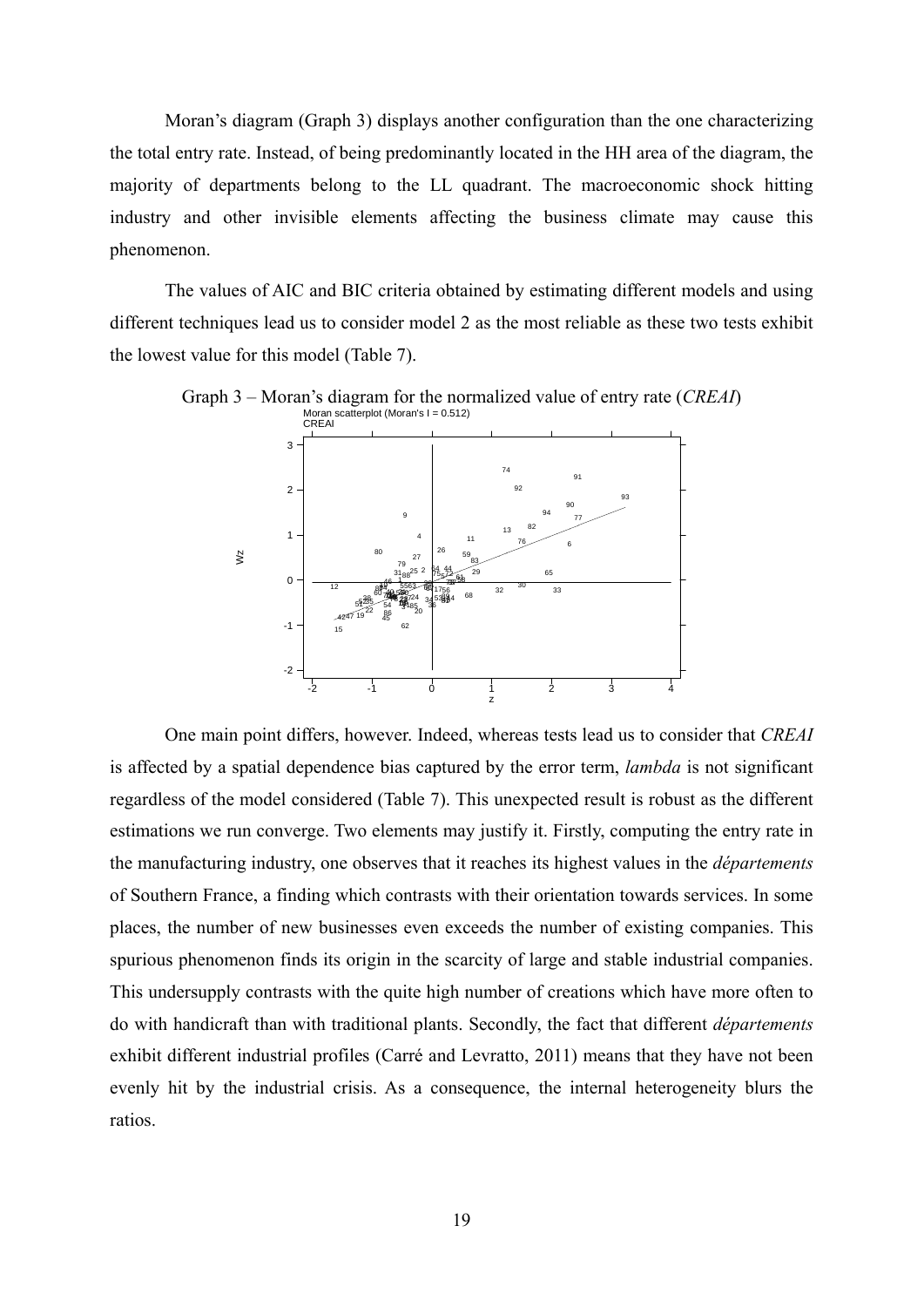Considering the other coefficients estimated in the spatial error model, one fails to detect any difference between the determinants of the firm creation rate in the manufacturing industry and the general case. Entry rate in manufacturing industry is positively correlated to the current unemployment rate, the share of establishments employing 100 employees or more and the median income.

|                               |                         | Model 1        |                  |                        | Model 2                |                        |                        | Model 3                |                        |
|-------------------------------|-------------------------|----------------|------------------|------------------------|------------------------|------------------------|------------------------|------------------------|------------------------|
| <b>VARIABLES</b>              | N CREAI                 |                | N CREAI N CREAI  | N CREAI                | N CREAI                | N CREAI                | N CREAI                |                        | N_CREAI N_CREAI        |
|                               |                         | $-0.00219$     | $-0.000370$      |                        | $-0.000769$            | 0.000107               |                        | $-0.000668$            | 0.000419               |
| Constant                      | $-1.33e-07$<br>(0.0641) | (0.0632)       | (0.0673)         | $1.60e-07$<br>(0.0412) | (0.0399)               | (0.0399)               | 1.68e-07<br>(0.0405)   | (0.0392)               | (0.0382)               |
| N Chom                        | $0.297***$              | $0.298***$     | $0.301***$       | $0.433***$             | $0.434***$             | $0.433***$             | $0.442***$             | $0.443***$             | $0.441***$             |
|                               | (0.0672)                | (0.0768)       | (0.0772)         | (0.0532)               | (0.0572)               | (0.0579)               | (0.0524)               | (0.0567)               | (0.0575)               |
| N_Indus                       | $-0.436***$             | $-0.436***$    | $-0.435***$      | $-0.570***$            | $-0.569***$            | $-0.570***$            | $-0.563***$            | $-0.562***$            | $-0.564***$            |
|                               | (0.0757)                | (0.0857)       | (0.0842)         | (0.0454)               | (0.0530)               | (0.0537)               | (0.0443)               | (0.0519)               | (0.0525)               |
| N_Qual                        | $0.422***$              | $0.417**$      | $0.416**$        |                        |                        |                        |                        |                        |                        |
|                               | (0.0760)                | (0.195)        | (0.202)          |                        |                        |                        |                        |                        |                        |
| $N_GE$                        |                         |                |                  | $0.220***$<br>(0.0559) | $0.434***$<br>(0.0572) | $0.220***$<br>(0.0730) | $0.196***$<br>(0.0550) | $0.194***$<br>(0.0708) | $0.196***$<br>(0.0712) |
| N Dens empl                   |                         |                |                  | $-0.288***$            | $-0.569***$            | $-0.288***$            |                        |                        |                        |
|                               |                         |                |                  | (0.0505)               | (0.0530)               | (0.0436)               |                        |                        |                        |
| N Rev med                     |                         |                |                  | $0.589***$             | $0.434***$             | $0.589***$             | $0.596***$             | $0.596***$             | $0.597***$             |
|                               |                         |                |                  | (0.0693)               | (0.0572)               | (0.0743)               | (0.0682)               | (0.0734)               | (0.0722)               |
| N Dens etab                   |                         |                |                  |                        |                        |                        | $-0.291***$            | $-0.289***$            | $-0.291***$            |
|                               |                         |                |                  |                        |                        |                        | (0.0479)               | (0.0286)               | (0.0282)               |
| ρ                             |                         | 0.0785         |                  |                        | 0.0276                 |                        |                        | 0.0239                 |                        |
| λ                             |                         | (0.105)        | 0.0571           |                        | (0.0750)               | $-0.0100$              |                        | (0.0743)               | $-0.0363$              |
|                               |                         |                | (0.167)          |                        |                        | (0.153)                |                        |                        | (0.157)                |
|                               |                         | $-81.32$       | $-82.17$         |                        | $-37.04$               | $-45.82$               |                        | $-37.72$               | $-45.48$               |
| Log likelihood                |                         |                |                  |                        |                        |                        |                        |                        |                        |
| Wald test of $\rho / \lambda$ |                         | 10.679         | 12.432           |                        | 12.96                  | 0.317                  |                        | 10.835                 | 0.155                  |
| $=0$ : chi $2=$               |                         | (0.000)        | (0.000)          |                        | (0.000)                | (0.574)                |                        | (0.001)                | (0.694)                |
| LM test of $\rho/\lambda$     |                         |                |                  |                        |                        |                        |                        |                        |                        |
| $=0$ : chi $2=$               |                         | 17.78          | 12.40            |                        | 16.86                  | 0.373                  |                        | 14.89                  | 0.195                  |
|                               |                         | (0.000)        | (0.000)          |                        | (0.000)                | (0.542)                |                        | (0.000)                | (0.659)                |
| <b>AIC</b>                    | 181.20                  | 174.64         | 176.33           | 104.72                 | 90.08                  | 107.65                 | 103.38                 | 91.43                  | 106.95                 |
| <b>BIC</b>                    | 191.37                  | 189.90         | 191.60           | 119.98                 | 110.42                 | 128.00                 | 118.64                 | 111.78                 | 127.30                 |
| Observations                  | 94                      | 94             | 94               | 94                     | 94                     | 94                     | 94                     | 94                     | 94                     |
| model                         | <b>OLS</b>              | Spatial<br>Lag | Spatial<br>Error | <b>OLS</b>             | Spatial<br>Lag         | Spatial<br>Error       | <b>OLS</b>             | Spatial<br>Lag         | Spatial<br>Error       |
| $R^2$                         | 0.626                   |                |                  | 0.841                  |                        |                        | 0.854                  |                        |                        |
| $R^2$ Adj./ Corr.             | 0.614                   | 0.679          | 0.594            | 0.832                  | 0.873                  | 0.839                  | 0.846                  | 0.871                  | 0.843                  |
| F                             | 50.31                   |                |                  | 93.31                  |                        |                        | 103.2                  |                        |                        |
| Mean VIF                      | 1.29                    |                |                  | 1.79                   |                        |                        | 1.77                   |                        |                        |

Table 7 – Regression results of models to estimate the entry rate in the Manufacturing Industry

Standard errors in parentheses

\*\*\* p<0.01, \*\* p<0.05, \* p<0.1

Note :

Acceptable range for rho in the spatial error models:  $-1.644 < p < 1.000$ 

Spatial Weights matrix (W) is first-order queen-continuity with 1 if departments i,j (i≠j) share common border and 0 otherwise ; estimated standard errors in parentheses.

OLS= ordinary least squares ; LM = Lagrange Multiplier; AIC is Akaike's information criterion (Akaike, 1974) and BIC is the Bayesian information criterion or Schwarz criterion (Schwarz, 1978) estimated thanks the Stata procedure.<sup>9</sup>

On the opposite, the share of employees working in the manufacturing industry, as well as the employment density, negatively affects the birth rate of firm in the manufacturing

 $\frac{9}{9}$  See footnote 5.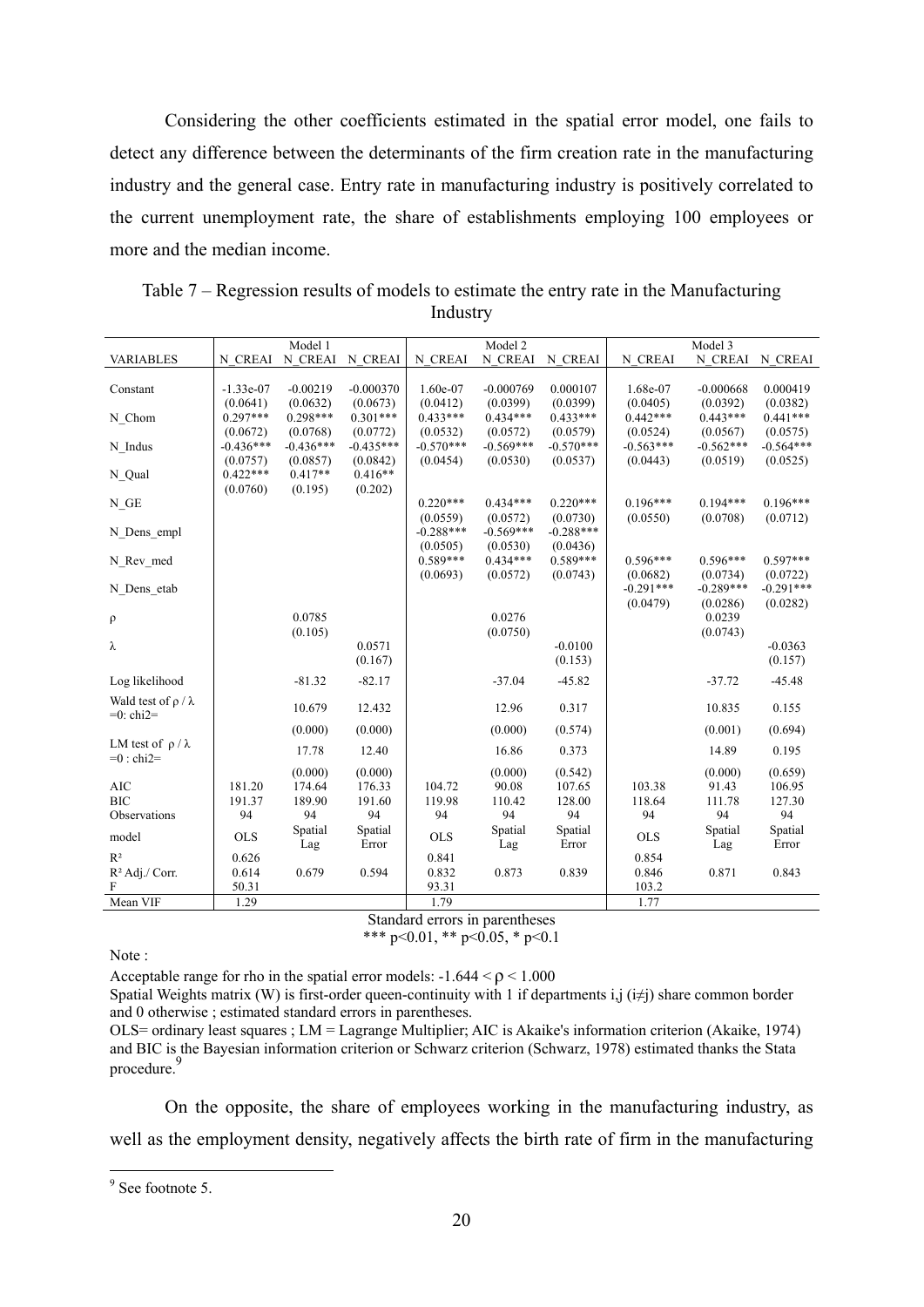industry. These results show that the new industrial companies instead of locating close to the operating ones are created in departments where the manufacturing industry is weakly represented. This suggests that new companies, even if they operate in the manufacturing industry, present specificities such as they do not benefit from any positive externality from the proximity to existing ones. One possible explanation lies in the fact that these new industrial companies do not work for a local market; instead, they are positioned on a broader one.

The negative value associated with the variable representing the industrial atmosphere is worthy of note as this result contradicts the conclusions presented by Keeble and Walter (1994) or Bryson *et al.* (1997). The period under study and the methods used are, however, so different that determining the source of this difference is not straightforward. Our estimations make it possible to consider that in the French departments, a high share of industry is no longer an advantage in the effort to boost the creation of industrial companies. New businesses are less launched to respond to a demand emanating from other industrial companies than to serve households demand. This is confirmed by the positive sign of the coefficient associated with *N\_Rev\_med*. In this way, our results are very similar to those obtained by Lash *et al.* (2005).

#### **5. CONCLUSION**

This paper aimed at identifying the variables determining the intensity of the entrepreneurial process measured by entry rates in the French continental departments. For that purpose, and this is one of the originalities of this research, we used a spatial econometric technique to take into account neighbouring effects which are believed to shape the profile of a given area.

The first result we obtain concerns the robustness of a direct relationship between the local context and the propensity to launch a new business in a given area. Essentially, this conclusion goes in the same way as most of the studies devoted to identifying the local determinants of firm creation in French regions (Binet *et al,* 2010; Moati *et al.* 2000).

Our second result is more original as using a spatial econometric technique to estimate our models enabled us to pinpoint the importance of the spatial dependence in explaining the entry rate observed in a given area. Easily visible on a map representing the rate of firm creation as computed in the different departments, the presence of hot (resp. cold) spots is demonstrated thanks to the implementation of spatial econometric modelling and estimation techniques.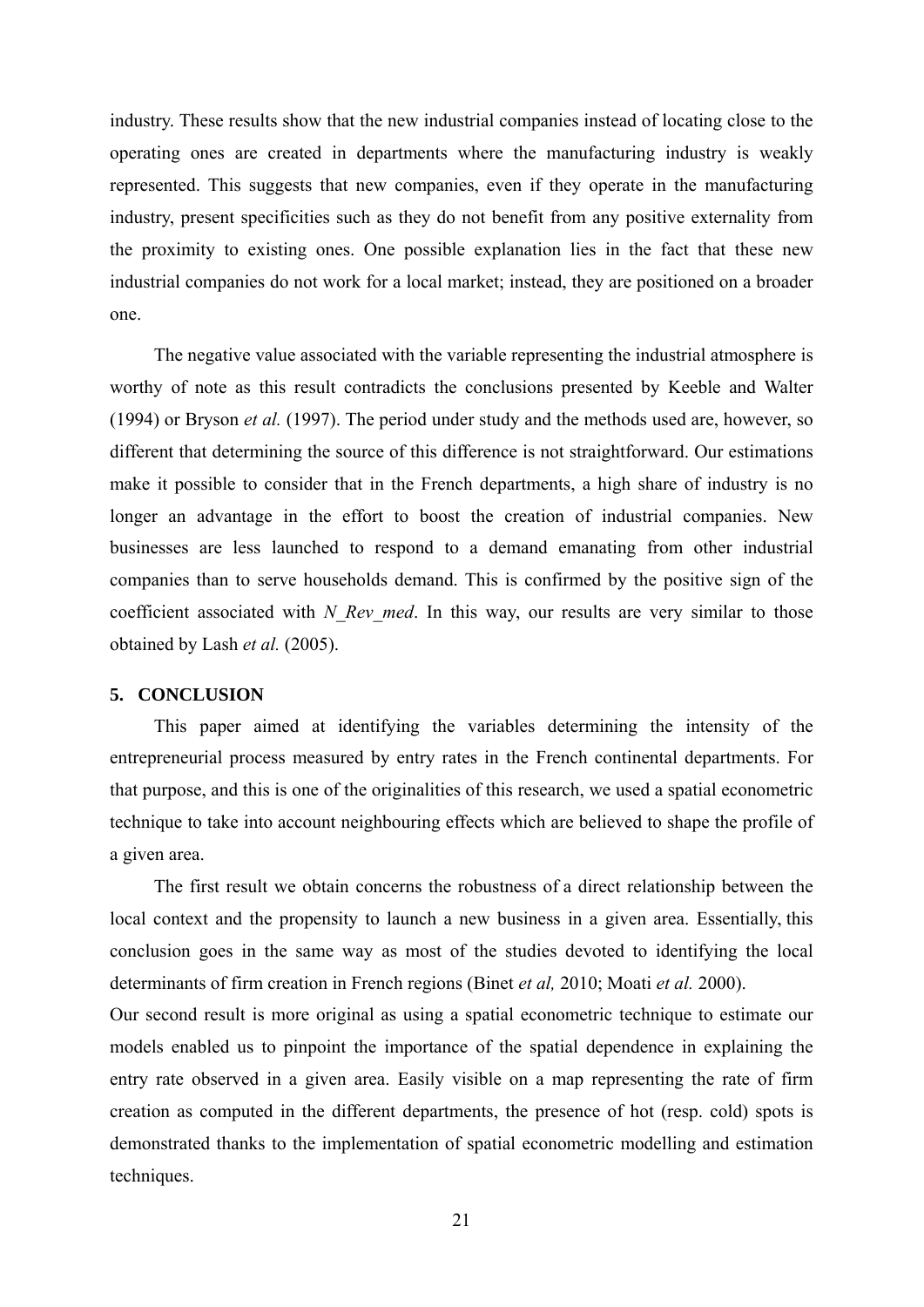Thirdly, we also showed that the spatial dependence differs according to the definition of the entry rate adopted. The distinction between the global entry rate covering all industry and the entry rate in the manufacturing industry only makes it possible to highlight the underlying spatial dependence leading to the apparent proximity mechanism. Indeed, whereas the global entry rate is significantly influenced by spillover effects coming from neighbours, business creation in the manufacturing industry mostly depends on the diffusion process of spatial shocks or, in other terms, on a complex set of shock spillovers. Behind the similar apparent spatial autocorrelation driving the two entrepreneurial processes hide thus specific features. This led us to adopt a spatial lag model to analyse the global entry rate and a spatial error model to determine the underlying mechanisms of the entry rate in the manufacturing industry.

Our fourth result concerns the negative effect of agglomeration effects. Indeed if concentration plays a role in the firm creation effect, this effect is, however, negative. We cannot exclude the possibility such an unexpected result, considering the usual theoretical framework and the empirical analysis, probably comes from the dataset used. Indeed, this result holds for 2011 only. The enlargement of the period under review and the introduction of spatial dependence in a fixed effect model for panel should be run to test the validity of such a result. This requires yearly available local data that remain to be computed. This challenging perspective offers a rich future research agenda.

| Variables (2011)                                                   | <b>Source</b>                                                                                                        |  |  |  |  |
|--------------------------------------------------------------------|----------------------------------------------------------------------------------------------------------------------|--|--|--|--|
| Total number of companies                                          | Insee, Répertoire des entreprises et des établissements                                                              |  |  |  |  |
| created                                                            | (Sirene) (champ : activités marchandes hors agriculture).                                                            |  |  |  |  |
|                                                                    | Insee, Répertoire des entreprises et des établissements                                                              |  |  |  |  |
| Entry rate in manufacturing                                        | (Sirene) (champ : activités marchandes hors agriculture).                                                            |  |  |  |  |
| industry                                                           | NA, 2008, associée à la NAF rév. 2                                                                                   |  |  |  |  |
| Total number of establishments                                     |                                                                                                                      |  |  |  |  |
| Total number of establishments in                                  | Insee, Clap                                                                                                          |  |  |  |  |
| manufacturing industry                                             |                                                                                                                      |  |  |  |  |
| Rate of unemployment                                               | Insee, taux de chômage localisés, lieu de résidence                                                                  |  |  |  |  |
| Number of employees working<br>in:<br>establishments employing 100 | Insee, Clap : Établissements actifs au 31 décembre, hors<br>secteurs de l'agriculture, de la défense et de l'intérim |  |  |  |  |

#### **APPENDIX 1 – DATA AND SOURCES**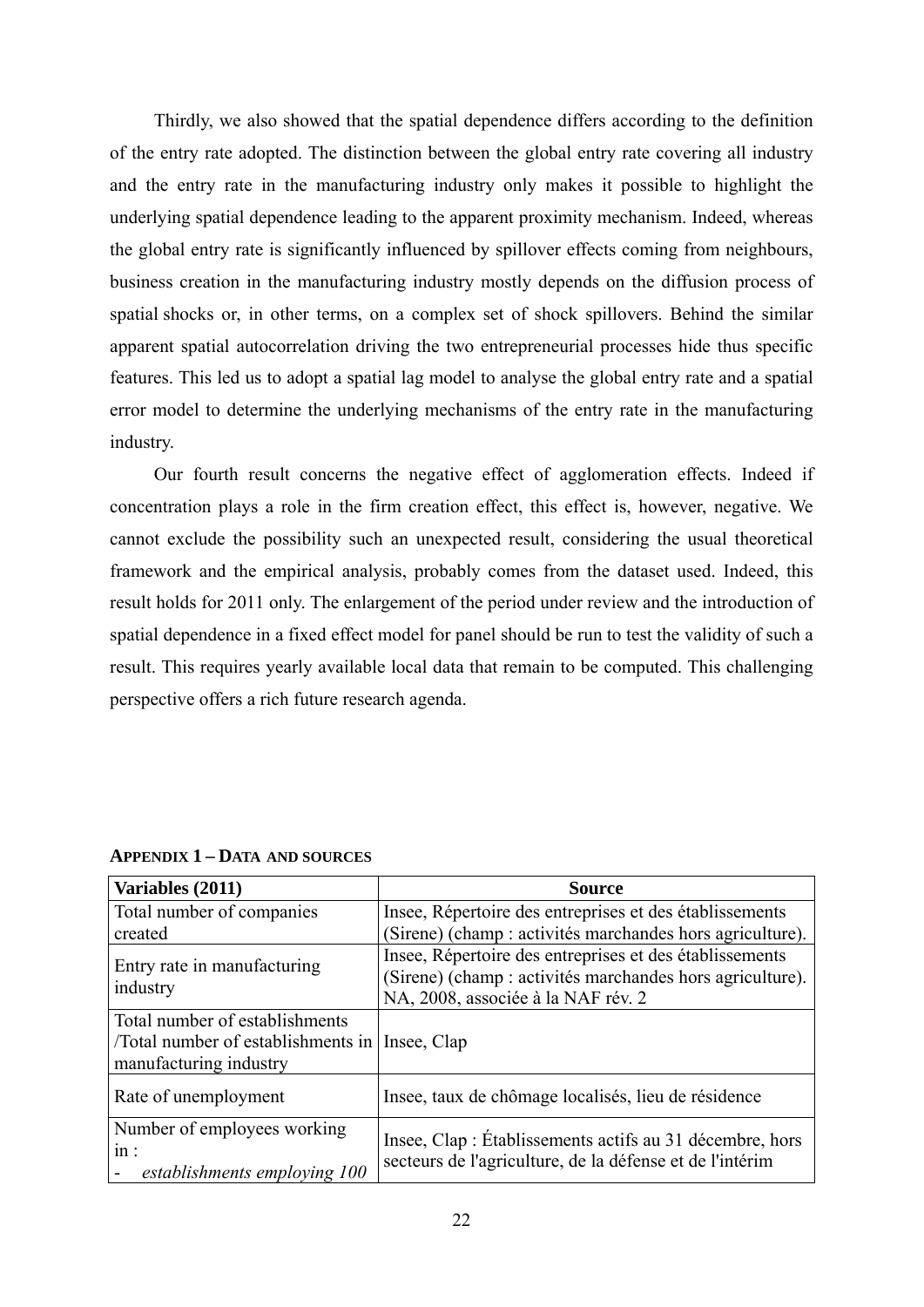| <i>employees or more</i><br>establisment operating in<br>Manufacturing Industry |                                                  |
|---------------------------------------------------------------------------------|--------------------------------------------------|
| Area                                                                            | Total de l'effectif salarié (Insee)/superficie   |
| Median total income of<br>households in department d                            | Insee et DGFiP, Revenus disponibles localisés    |
| Percentage of graduated people                                                  | Insee, Recensement de la population exploitation |
| between 25 and 34 years old                                                     | principale                                       |

#### **APPENDIX 2 - CORRELATION MATRICES**

| N CREA<br>N Chom<br>N Indus<br>N Qual<br>N GE<br>N Dens empl<br>N Dens etab<br>N Rev med | N CREA<br>1.000<br>$0.334***$<br>$-0.388$ ***<br>$0.508***$<br>$0.662***$<br>0.166<br>0.117<br>$0.488***$ | N Chom<br>1.000<br>$-0.127$<br>$-0.160$<br>0.070<br>$-0.062$<br>$-0.050$<br>$-0.431$ *** | N Indus<br>1.000<br>$-0.482***$<br>$-0.097$<br>$-0.330**$<br>$-0.306$ **<br>$-0.214$ <sup>*</sup> | N Qual<br>1.000<br>$0.621***$<br>$0.764***$<br>$0.717***$<br>$0.813***$<br>$p < 0.05$ , ** $p < 0.01$ , *** $p < 0.001$ | N GE<br>1.000<br>$0.349***$<br>$0.278***$<br>$0.564***$ | 1.000<br>$0.986***$<br>$0.512***$ | N Dens empl N Dens etab N Rev med<br>1.000<br>$0.469***$ | 1.000     |
|------------------------------------------------------------------------------------------|-----------------------------------------------------------------------------------------------------------|------------------------------------------------------------------------------------------|---------------------------------------------------------------------------------------------------|-------------------------------------------------------------------------------------------------------------------------|---------------------------------------------------------|-----------------------------------|----------------------------------------------------------|-----------|
| N CREAI<br>N Chom<br>N Indus<br>N_Qual                                                   | N CREAI<br>1.000<br>$0.285***$<br>$-0.677***$<br>$0.585***$                                               | N Chom<br>1.000<br>$-0.127$<br>$-0.160$                                                  | N Indus<br>1.000<br>$0.482***$                                                                    | N Qual<br>1.000                                                                                                         | $N_GE$                                                  | N Dens empl N Dens etab           |                                                          | N Rev med |
| N GE<br>N Dens empl<br>N Dens etab<br>N Rev med                                          | $0.537***$<br>$0.251$ <sup>*</sup><br>0.193<br>$0.500***$                                                 | 0.070<br>$-0.062$<br>$-0.050$<br>$-0.431$ ***                                            | $-0.097$<br>$-0.330$ **<br>$-0.306***$<br>$-0.214$ <sup>*</sup>                                   | $0.621***$<br>$0.764***$<br>$0.717***$<br>$0.813***$                                                                    | 1.000<br>$0.349***$<br>$0.278***$<br>$0.564***$         | 1.000<br>$0.986***$<br>$0.512***$ | 1.000<br>$0.469***$                                      | 1.000     |

 $p < 0.05$ ,  $p < 0.01$ ,  $p < 0.001$ 

#### **ACKNOWLEDGMENTS**

xxxxx

#### **REFERENCES**

Acs ZJ, Braunerhjelm P, Audretsch DB, Carlsson B (2009) The knowledge spillover theory of entrepreneurship, Small Business Economics, 32(1):15-30

Aghion P, Howitt P (1998) Endogenous growth theory. MIT Press, Cambridge MA

Akaike, H (1974) A new look at the statistical model identification. IEEE transactions on Automatic Control 19: 716-723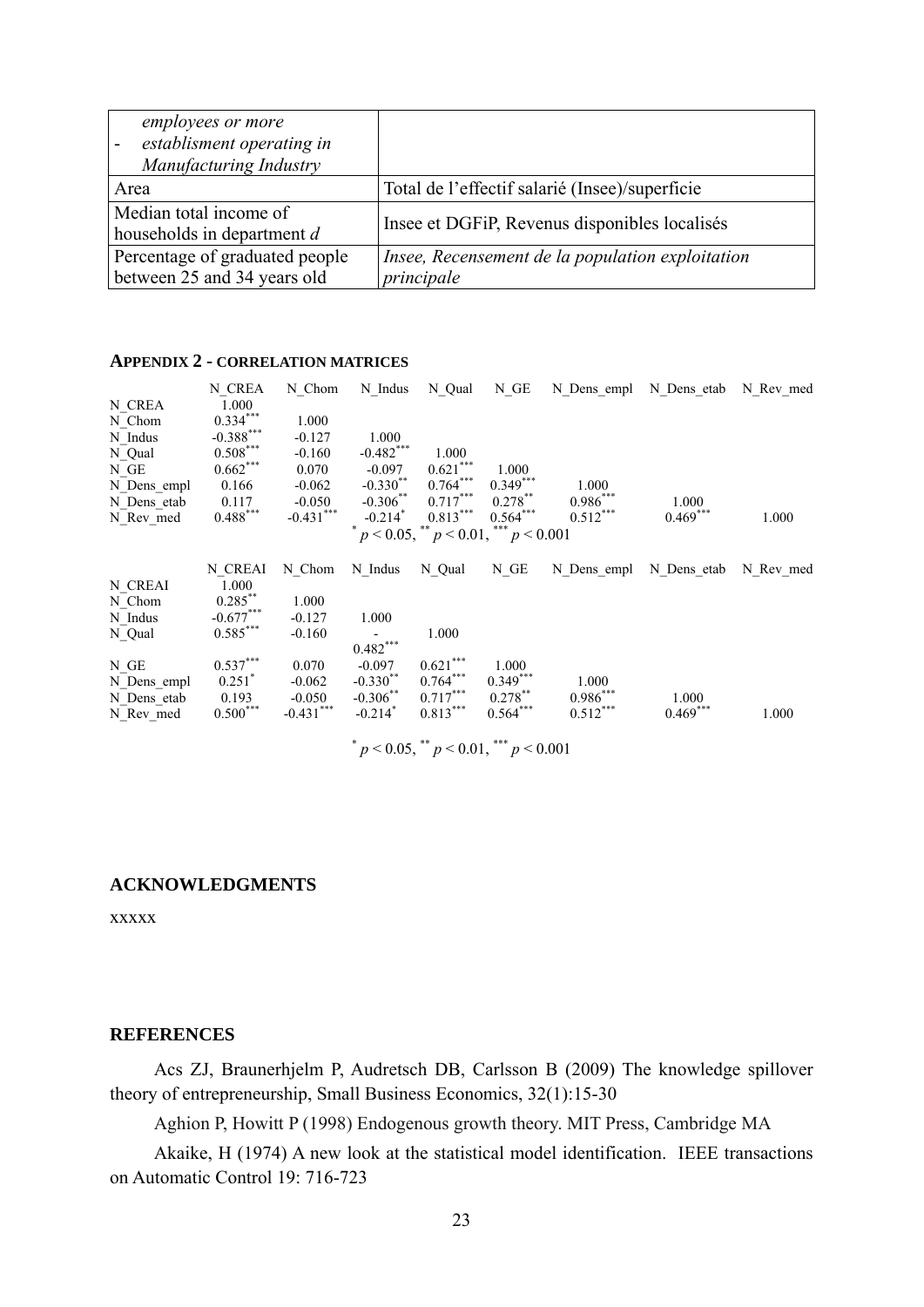Anselin L, Bera AK. (1998) Spatial dependence in linear regression models with an introduction to spatial econometrics. In Ullah, A, Giles, DE (Eds.) Handbook of applied economic statistics, New York: Marcel Dekker, 237-246.

Anselin L, Bera AK, Florax, R, Yoon MJ (1996) Simple diagnostic test for spatial dependence, Regional Science and Urban Economics, 26: 77-104

Anselin L (1992) SpaceStat tutorial: A workbook for using SpaceStat in the analysis of spatial data .National Center for Geographic Information and Analysis, University of California, Santa Barbara CA

Armington C, Acs ZJ (2002) The determinants of regional variation in new firm formation. Regional Studies, 36(1), 33–45

Arthur W (1990) Silicon Valley locational clusters: When do increasing returns imply monopoly? Mathematical Social Sciences, 19 (3): 235-273

Askenazy P (2012) Face à la désindustrialisation, quelle stratégie industrielle ?, Esprit, 2, 86-92

Aubert P, Sillard P (2005) Délocalisations et réductions d'effectifs dans l'industrie française, L'économie française - Comptes et dossiers - Édition 2005-2006, Insee

Aubry M, Bonnet J, Renou-Maissant P (2013) Les cycles macroéconomiques et le comportement entrepreneurial sur données régionales françaises, 6ème Atelier Stratégies, Espaces et Territoires , AIMS, ASLRF, AEI, Rouen, France, 24th January

Audretsch DB, Dhose D (2010). Cultural diversity and entrepreneurship: a regional analysis for Germany, The Annals of Regional Science, 45: 55-85.

Audretsch DB, Fritsch M (1994): The geography of firm birth in Germany, Regional Studies, 28(4): 359-365.

Baptista R, Thurik R (2007) The Relationship between Entrepreneurship and Unemployment: is Portugal an Outlier? Technological Forecasting and Social Change, 74(1): 75–89.

Binet ME, Facchini F, Koning M (2010) Les déterminants de la dynamique entrepreneuriale dans les régions françaises, Revue Canadienne de Sciences Régionales, 33, 73 -88

Bird B (1988) Implementing Entrepreneurial Ideas: The Case for Intention. The Academy of Management Review, 13(3): 442–453

Blanchflower DG, Oswald AJ (1998) What Makes an Entrepreneur?, Journal of Labor Economics, 16(1), pp. 26-60

Bonaccorsi A, Daraio C (2013) Knowledge spillover effects at the sub-regional level: Theory and estimation, University Sapienza di Roma, Department di Ingeneria Informatica, automatica e gestionale, Technical Report n. 13.

Bryson JR, Keeble D, Wood P (1997) The Creation and Growth of Small Business Service Firms in Post-Industrial Britain, Small Business Economics, 9(4): 345-360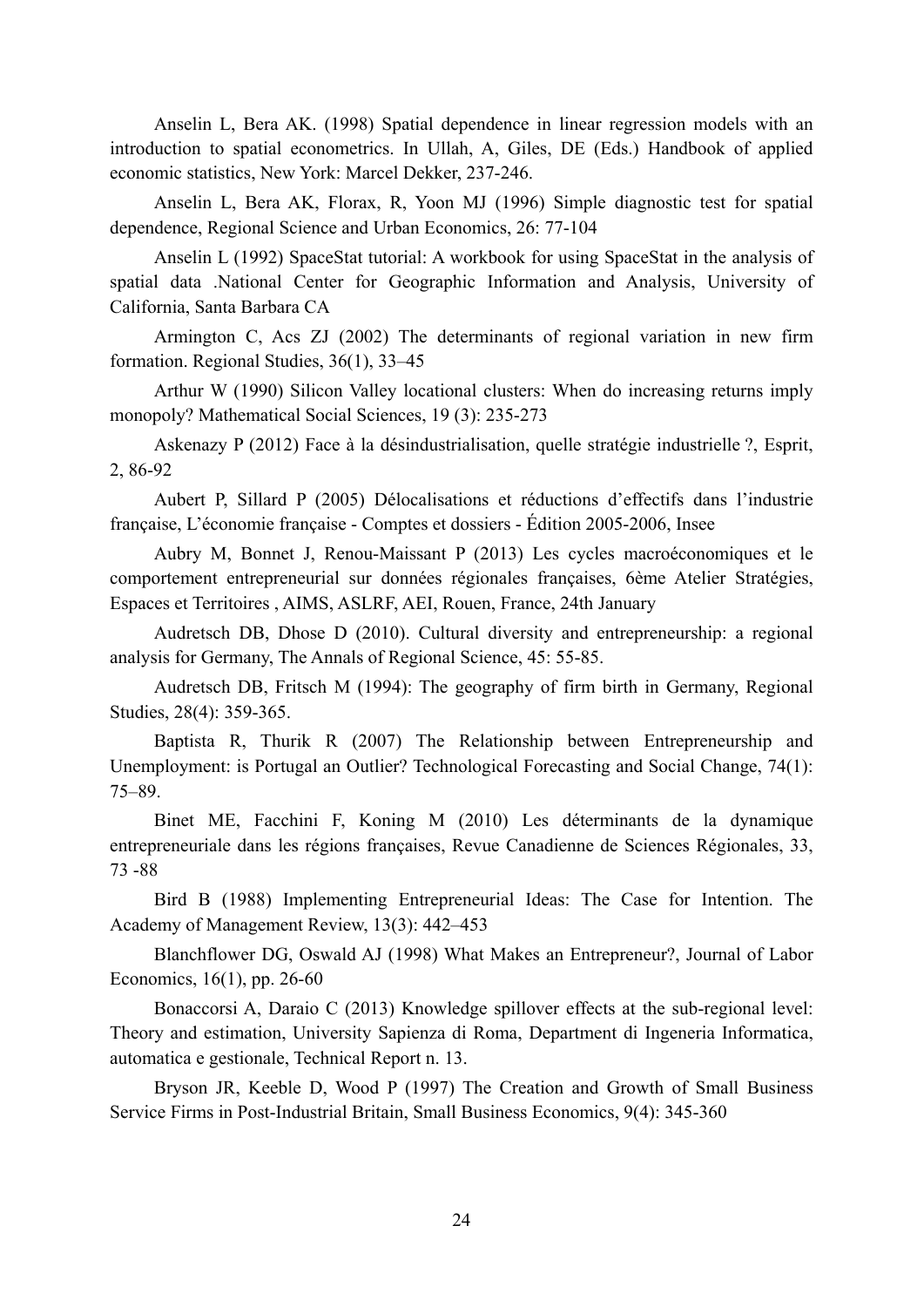Carré D, Levratto N (2011) Les effets locaux dans la dynamique des départements français: mesure et interprétation, in D. Carré et N. Levratto (Eds): Les Performances des territoires. Les Politiques locales, remèdes au déclin industriel, Paris, Le Manuscrit

Carree MA (2002) Does unemployment affect the number of establishments? A regional analysis for US states. Regional Studies, 36(4): 389–398

Casson MC (1982) The Entrepreneur: An Economic Theory, Oxford: Martin Robertson, [2nd. ed., Edward Elgar, 2003]

Ciccone A, Hall RE (1996) Productivity and the Density of Economic activity, American Economic Review , 86(1), 54-70

Cliff A, Ord JK, 1981. Spatial processes: Models and applications. London: Pion

Combes P, Duranton G, Gobillon L, Puga D, Roux S (2009) The productivity advantages of large cities: distinguishing agglomeration from firm selection, WP, Crest, February

Cooper AC, Folta TB (2000) Entrepreneurship and high technology clusters, in Sexton DL, Landstrom H (Eds.) Handbook of Entrepreneurship, Blackwell: Oxford, pp. 348-367.

Crow K. (2006) SHP2DTA: Stata module to converts shape boundary files to Stata datasets. Statistical Software Components

de Graaff T, van Montfort K, Nijkamp P, (2006) Spatial Effects and Non-Linearity in Spatial Regression Models: Simulation Results for Several Misspecification Tests, in Reggiani, A. Nijkamp P (Eds.) Spatial Dynamics, Networks and Modelling, Chapter 5, Cheltenham, Edward Elgar

Dejardin M (2011) La création d'entreprises et ses rapports au territoire, CJRS (online)/ RCSR (en ligne) 33, n° spécial : 59-72

Doh JP, Hahn ED (2008) Using spatial methods in strategy research; Organizational Research Methods, 11, 659-681.

Driscoll, J., and A. Kraay, 1998. "Consistent covariance matrix estimationwith spatially dependent panel data",The Review of Economics and Statistics, 80(4), 549-560.

Evans D, Leighton LS (1990) Small business formation by unemployed and employed workers, Small Business Economics, 2, 319-330

Fairlie RW, Meyer BD (1996) Ethnic and Racial Self-Employment Differences and Possible Explanations, The Journal of Human Resources, 31(4), pp. 757-793

Fotopoulos G, Spence N (2001). Regional variations of firm births, deaths and growth patterns in the UK, 1980–1991. Growth Change, 32(2): 151–173

Fritsch M (1997) New Firms and Regional Employment Change, Small Business Economics, 9(5), 437-448

Garofoli G (1994) New Firm Formation and Regional Development: The Italian Case, Regional Studies, 28(4): 381-393

Geary RC (1954) The Contiguity Ratio and Statistical Mapping, The Incorporated Statistician, 5 (3), 115–145

Glaeser EL (2007) Entrepreneurship and the city, NBER Working Paper No. 13551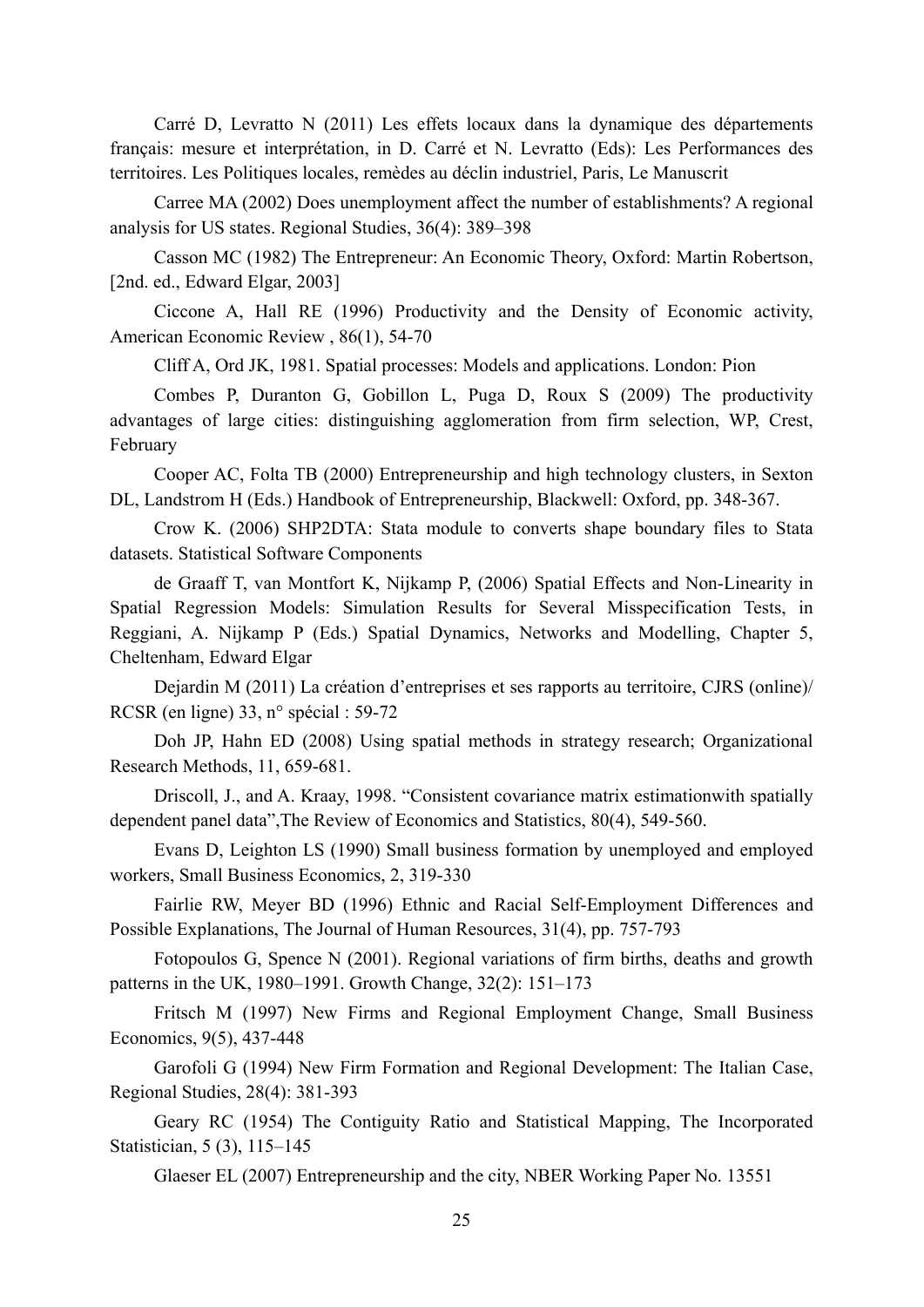Glaeser EL, Kerr EL (2009) Local Industrial Conditions and Entrepreneurship: How Much of the Spatial Distribution Can We Explain? Journal of Economics & Management Strategy, 18(3), 623–663

Guesnier B (1994) Regional variation in new firm formation in France, Regional Studies, 28(4): 347-358

Jofre-Monseny J, Marin-Lopez R, Viladecans-Marsal E (2011) The mechanisms of agglomeration : evidence from the effect of inter-industry relations on the location of new firms, Journal of Urban Economics, 70: 61-74

Johnson P, Parker S (1996) Spatial variations in the determinants and effects of firm births and deaths, Regional Studies, 30(7), 679–688

Keeble D, Walker, S (1994). New Firms, Small Firms and Dead Firms: Spatial Patterns and Determinants in the United Kingdom Regional Studies, 28(4):411-427

Keeble D, Walker S, Robson M (1993). New firm formation and small business growth in the United Kingdom: spatial and temporal variations and determinants, Research Series Department of Employment, 15, London

Kibler E (2012) Formation of entrepreneurial intentions in a regional context, Entrepreneurship & Regional Development,  $0(0)$ : 1-31 (http://www.tandfonline.com/doi/pdf/10.1080/08985626.2012.721008)

Krugman P (1991) Geography and trade, Cambridge, MA, MIT Press

Krugman P (1998) Space: The final frontier. Journal of Economic Perspectives, 12(2), 161-174

Lasch F, Le Roy F, Yami S (2005) L'influence de l'environnement socio-économique sur la création d'entreprises dans le secteur TIC : le cas de la France, Finance Contrôle Stratégie, 8(1), 73-107

Lee SY, Florida R, Acs ZJ (2004) Creativity and Entrepreneurship: A Regional Analysis of New Firm Formation, Regional Studies, 38(8), 879-891

Leger-Jarniou C (2001) La création d'entreprise par les jeunes : mythes ou réalités ?, Communication au 7e séminaire de la Direction des Statistiques d'Entreprises de l'INSEE, 6th December

LeSage JP (2008) An Introduction to Spatial Econometrics; Revue d'Economie Industrielle, 3(123), 19-44

Markman GD, Balkin DB, Baron RA (2002) Inventors and new venture formation: The effects of general self-efficacy and regretful thinking, Entrepreneurship Theory and Practice , 27(2): 149-166

Marshall A (1920) Principles of Economics; An Introductory Volume. Macmillan and Co.: London, U.K.

Martin P., Mayer T, Maynerie F (2010) Spatial concentration and plant-level productivity in France, Journal of Urban Economics, 69(2): 182-195

Moati P, Perraud A, Pouquet L (2000) les determinants territoriaux de la creation d'entreprises, Cahiers du CREDOC, N° 146, October, 2-42